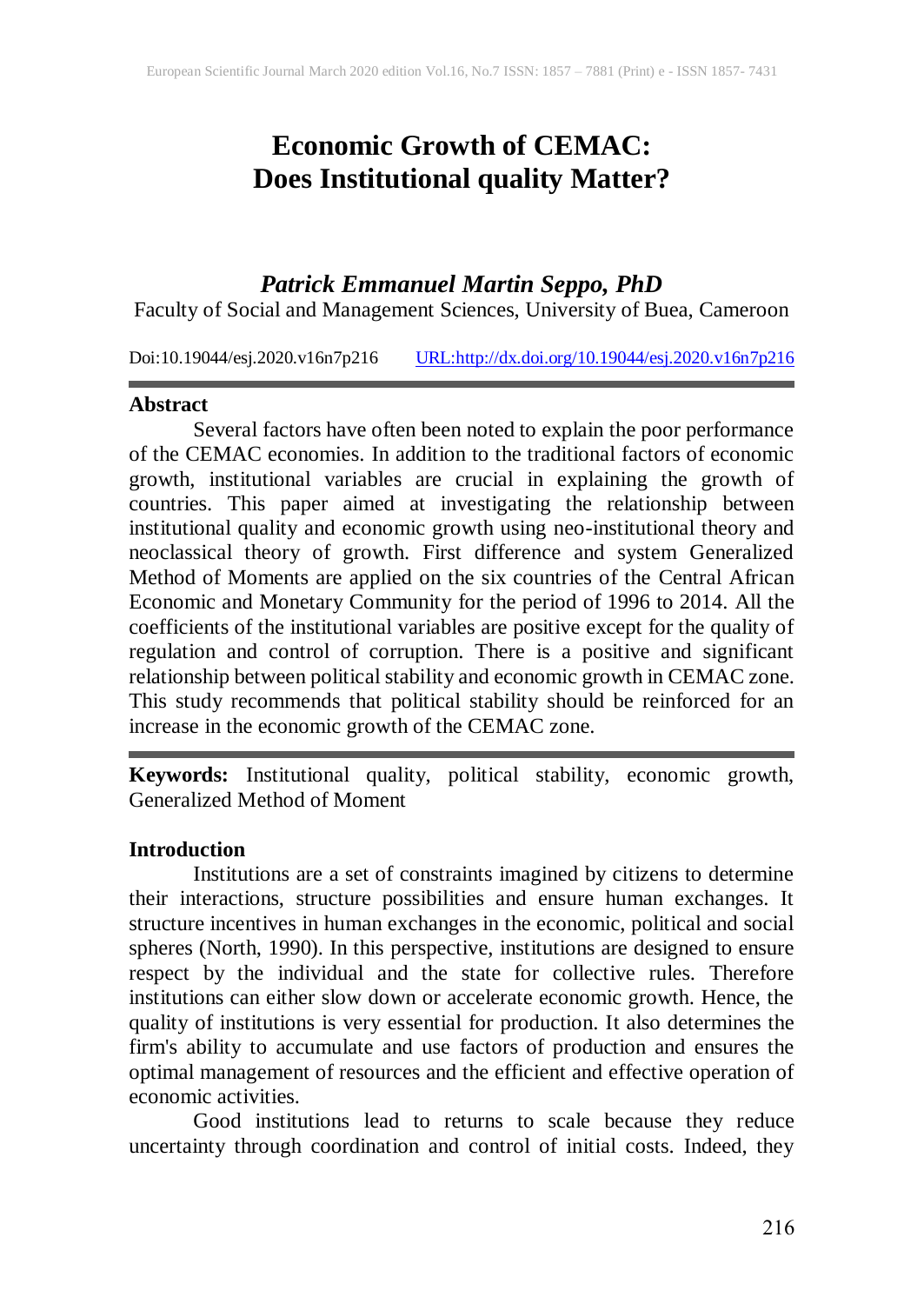secure property rights (North & Weingast, 1989; North, 1990), reduce transaction costs (North, 1990; Javaid & Iftikhar, 2011), uncertainty (North, 1990), and the volatility of the economic environment (Klomp & Haan, 2009; Rodrik, 1999; Acemoglu, Johnson & Robinson, 2001).

 $CEMAC<sup>16</sup>$  is one of the regions of Sub-Saharan Africa that have not experienced rapid economic growth in the last two decades. Indeed, its average gross domestic product per capita is less than 5 % over the period from 1996 to 2014. This weak growth is due to the low diversification of the productive base and exports of its economies, oil price shocks, weak inter-regional trade, poor quality of institutions and political instability (Abessolo, 2004; Mercereau & Ghura, 2004; Kamgna, 2014; Diaw & Lessoua, 2013; WGI , 2015, Besso & Pamen, 2016).

Countries of the CEMAC zone have experienced periods of political instability. These are five coups d' Etat (1966, 1979, 1981, 2003 and 2013) and an attempted coup d' Etat (2001) in Central African Republic (CAR), five coups d' Etat (1968, 1970, 1977, 1979, 1997) and two attempted coups d' Etat (1966, 1972) in Congo, four coups d' Etat (1975, 1979, 1982, 1990) and two attempted coup d' Etat (2004, 2006) in Chad, a coup d' Etat (1979) and an attempted coup d' Etat (2004) in Equatorial Guinea, a coup d' Etat (1964) and an attempted coup d' Etat (2019) in Gabon and an attempted coup d' Etat (1984) in Cameroon. Furthermore in Cameroon, for example, a protracted protestation of post-independence political history from April to October 1991 paralyzed economic activities in the regions of this country with the exception of those of the South, East and Centre. In addition, major unrest has also marked the period of democratic transition following the death of President Omar Bongo Ondimba in 2009 and the re-election of President Ali Bongo in 2016 in Gabon. Also, since 2013, the political context in the CEMAC zone has been marked by serious regional, political and security crises in the Central African Republic on one hand and kidnappings and terrorist attacks in the northern part of Cameroon linked to incursions of extremist groups claiming Islamist Boko Haram sect of Nigeria since 2014, on other hand.

Indeed, the CEMAC zone is one of the least rated areas by governance agencies such as Freedom House, Polity IV, Fraser Institute, Heritage Foundation, International Country Risk Guide, Freedom House and the World Bank. Actually, according to the World Bank Governance Institute (WGI, 2015), over the period from 1996 to 2014, all the averages of the indicators are negative for all countries in the CEMAC zone. In fact, scored on a scale of -2.5 to 2.5, ie -2.5 representing institutions of worst quality and 2.5 institutions of better quality, indicators of voice and accountability and Rule of law are the

 $\overline{a}$ 

<sup>16</sup> CEMAC (Communauté économique et monétaire des États d'Afrique centrale*)* or *Central African Economic and Monetary Community* is composed of Cameroon, Congo, Central African Republic, Gabon, Equatorial Guinea and Chad.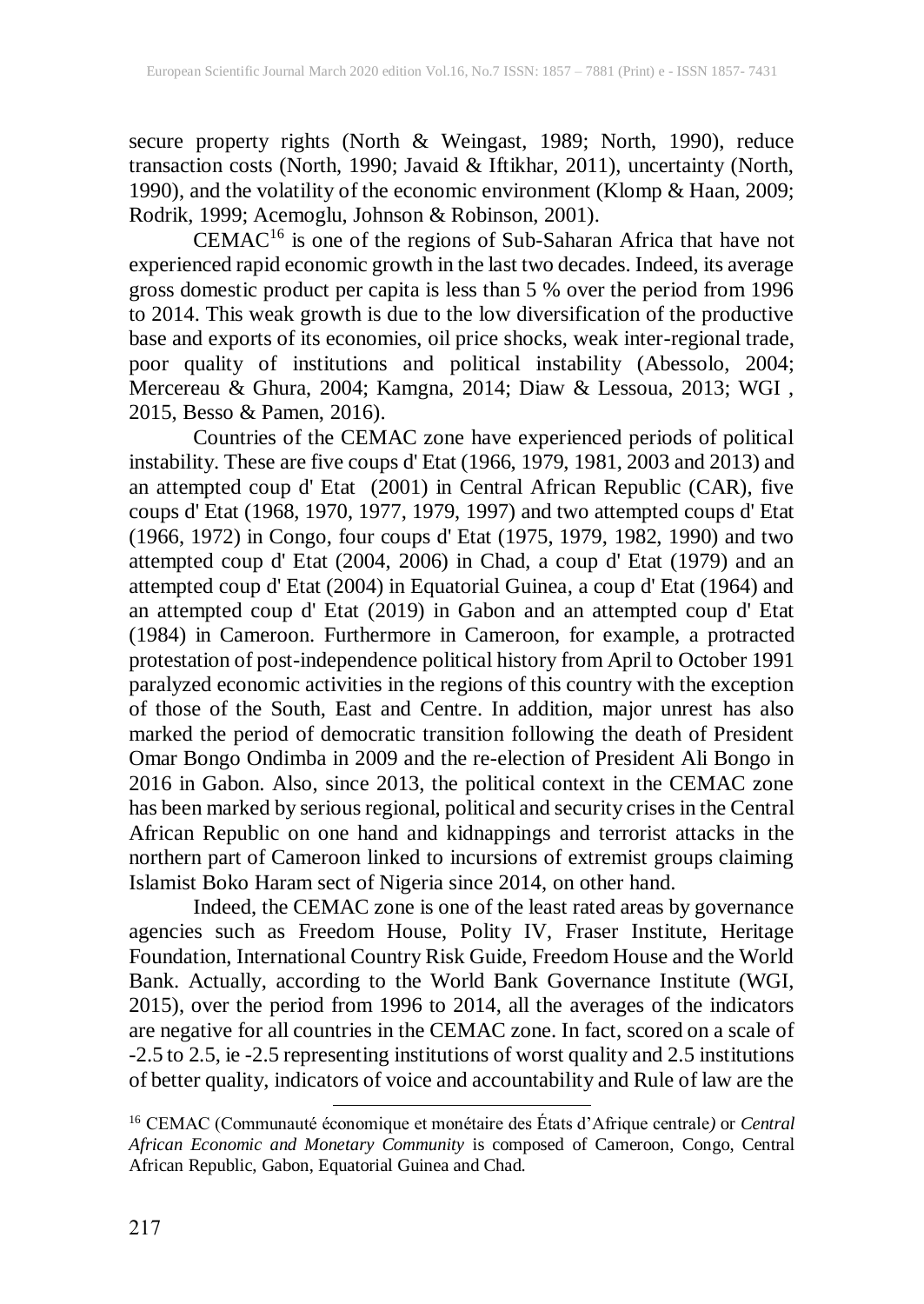worst and are worth -1.16 each. That of government effectiveness is -1.14, while the indicator of control of corruption is -1.04, that of quality of regulation is -0.99, and that of political stability is -0 75.

However, in 1990s, the wind of democracy blowing in African countries following the collapse of the communist bloc also affects the CEMAC countries; freedom of expression, political and associative pluralism are proclaimed by the political authorities. Although, merely three decades after this majorly change, progress in governance still seems slow in the CEMAC countries, which subsequently may undermine the economic growth of this zone (World Bank 2002; IMF 2003; Yildirim & Gökalp 2016).

According to Rodrik (1991), Alesina and Perotti (1994), political instability creates uncertainty, threatens property rights and encourages unproductive activities such as rent seeking, corruption, and discourages investment. Indeed, in periods of political instability, property rights protection mechanisms are becoming more fragile and businessmen are more inclined to reduce or reorient their investments in order to avoid risks.

Campos and Karanasos (2008) distinguish two forms of political instability, namely: the formal grouping, the number of legislative elections, the number of major constitutional changes, government crises. Second, the informal political instability manifested in non-constitutional political upheavals and social tensions between civil society and political power. In turn, Alesina et al. (1996), Siermann (1998), Fosu (2001) and Miljkovic and Rimal (2008) consider a change of government as a sign of political instability. They later define political instability as any change in executive power through legal (constitutional) forms or politically motivated (unconstitutional) violence. It is clear in their definition that normal institutional changes are considered as political instability and they also contribute to the smooth functioning of political institutions. On the other hand, other studies such as those of Alesina and Perotti (1996), Rodriguez and Rodrik (2000) and Blanco and Grier (2000) consider social unrest as political instability. As a result, their measure of political instability focused on society's response to government.

The results of studies of political instability on economic growth are mixed. Many of the studies that attempt to link political instability with economic growth have an inverse relationship (Alesina et al., 1996; Easterly & Levine (1997; Barro, 1996; Azam, Berthelemy & Calipel, 1996; Younis, Xiao Lin, Sharahili, & Selvarathinam, 2008; Radu, 2015). However, another set of authors finds a weak link between political instability and economic growth (Londregan & Poole, 1990; Levine & Renelt, 1992).

Collier (1999) finds that, on average, a civil war usually causes a country to lose more than 2 % per year of its GDP per capita compared to what it would have achieved without the war. For the World Bank (2001), political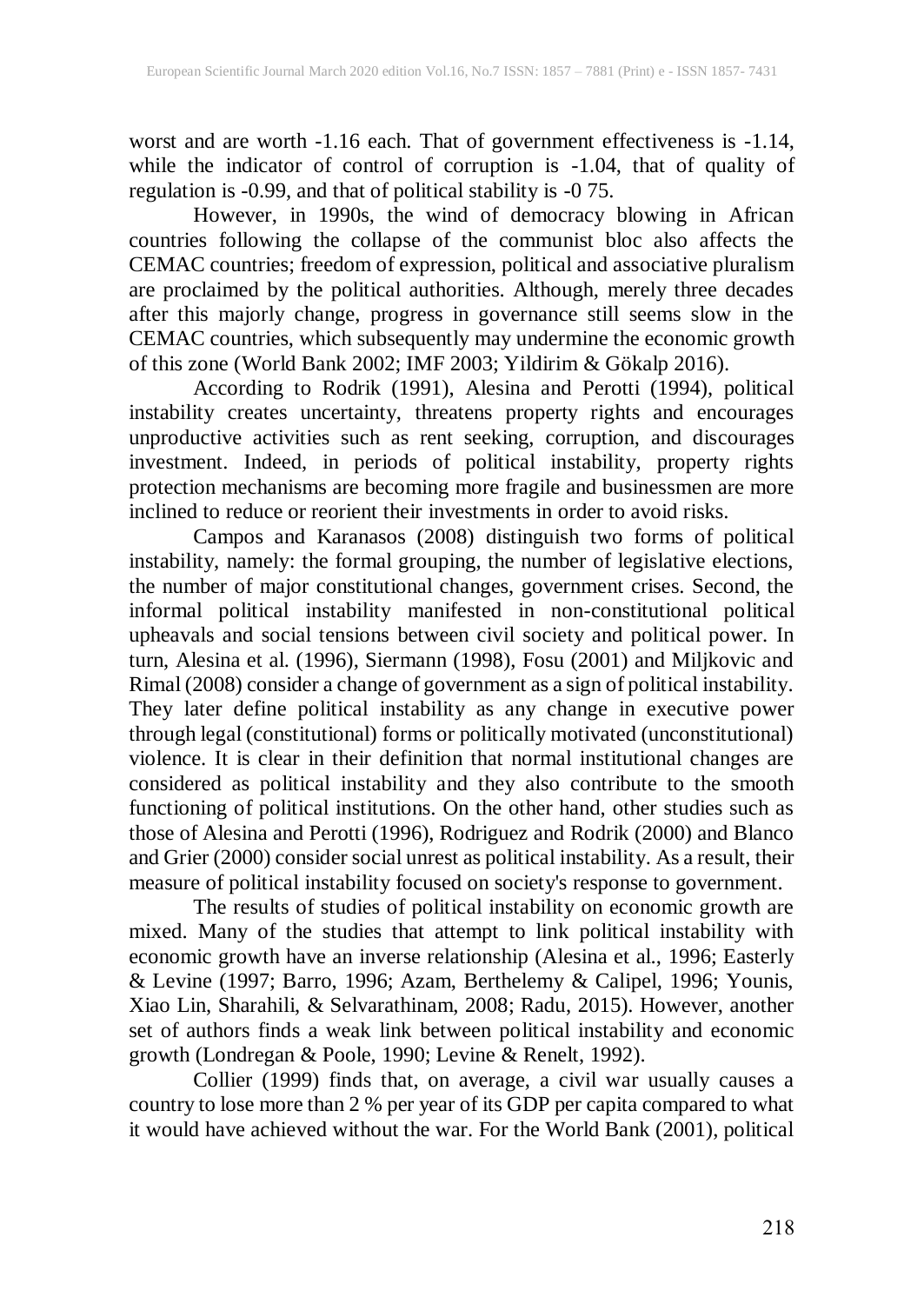instability is one of the internal factors that explains the decline in economic growth on African countries since the early 1970s.

Two important studies have been done on the impact of political instability and economic performance in Chad and the Central African Republic (Abessolo, 2004; Ghura & Mercereau, 2004). These shows that the poor performances recorded in Chad and CAR result from a particularly unstable political and social environment. Nasreen, Anwar and Waqar (2015) analyzed the long-term impact of institutions on investment and economic growth in the context of neoclassical model for the period 1985 to 2010 on 94 countries. They used cross-country and panel data techniques and their empirical results indicated that both physical and human capital investment have positive impact on economic growth. Economic freedom had a direct impact on economic growth by enhancing factor productivity and indirect by increasing investment. Political and civil liberties also exerted positive impact on investment. If we find these studies interesting, they focused on the aspect of the quality of institutions or on data coming from Freedom House reports. Their results do not provide enough information on the state of the problem in the CEMAC zone. The current paper, plans to cover the gaps in literature by studying the impact of institutional quality on economic growth in the context of neoclassical model using all the institutional variables proposed by the World Bank and on the six CEMAC countries. If we use World Governance indicators (2015) and the methodology follows by Nasreen et al. (2015) do the results differ from those obtained in (Abessolo, 2004; Ghura & Mercereau, 2004)'s studies?

Thus, the main objective of this paper is to assess the effect of the quality of institutions in understanding growth in the CEMAC zone. This general objective is breaking into two specific objectives. While the first sub objective is to integrate the neo-institutional theory in the neo-classical theory, the second sub objective is to evaluate the role of the quality of institutions in the growth of the economies of the CEMAC zone.

Two main schools of thought are interested in empirical works on economic growth since 1950's. The first is that of neo-classical growth under the leadership of Solow (1956). The second is that of new growth theories under the direction of Romer (1986); Lucas (1988); Barro, (1989); Romer (1990); Rebelo (1991). After the deficiencies of the exogenous growth model in the explanation of steady-state economic growth at equilibrium due to his inability to explain growth with internal factors, authors like [Romer (1986); Lucas (1988); Barro, (1989); Romer (1990); Aghion & Howitt (1992)] are interested in a new generation of models termed "endogenous growth models" to explain economic growth through proxy factors such as the accumulation of human capital, physical capital and productivity, research and development or public spending. It is in this movement that some economists have looked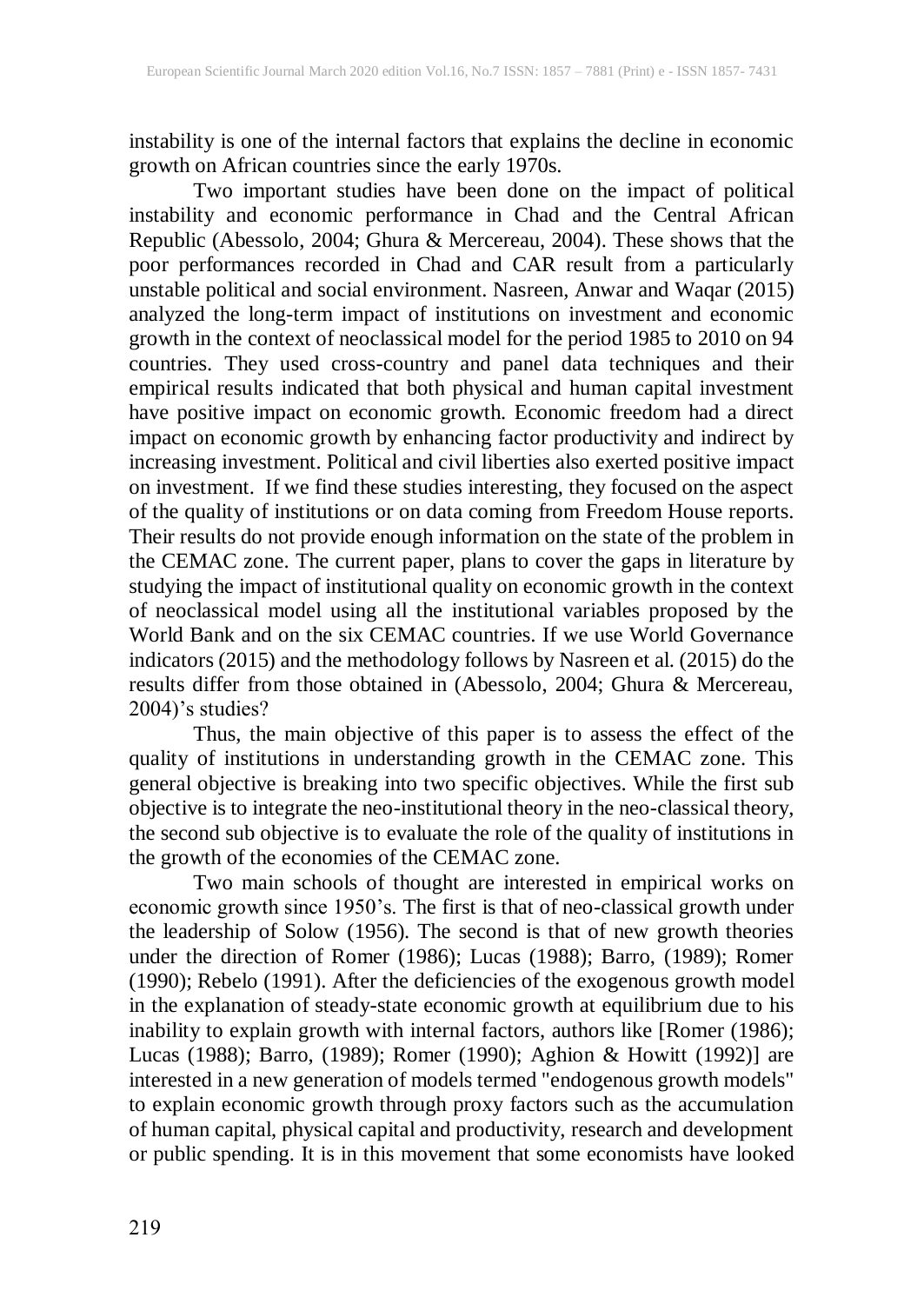at other variables such as institutional measures among which are political instability (Barro, 1991; Ghura & Mercereau, 2004), civil liberties and political rights ( Knack & Keefer 1995; Scully (1989) and control of corruption (Mauro 1995; Del Monte & Papagni 2001).

Mankiw, Romer and Weil (1992) and Islam (1995) enriched the neoclassical growth model by integrating human capital. Unlike Mankiw et al. (1992) who use cross-sectional data, Islam (1995) uses panel data. Mankiw et al., (1992) and Islam (1995) do not value technology in their work. This is part of the error term in their analyses. Nevertheless, they consider that the initial technology can be represented by resource endowments, climate, economic policies or the quality of institutions that may differ from one country to another. Mankiw et al. (1992) also hope that differences in tax, education, children's tastes and political stability are among the ultimate determinants of the difference in income between countries. In Mankiw et al. (1992), the term *A* represents technology or other variables such as resource endowments, climate and institutions, and other factors that may affect factor productivity. Since the quality of institutions affects productivity, the present work assumes that term *A* depends on the quality of institutions.

The rest of the paper is organized as follows; Section 1 presents the literature review; data and model specification appear in section 2; section 3 presents the estimation technique, section 4 discusses estimation results; conclusion and policy implications of the study appear in section 5.

## **1. Literature Review**

After a decade of 1980 considered as a "lost decade" for most economies, the early 1990s for economists was a time of hope for economies around the world. At the same time, reforms following the Washington consensus led not only to poverty reduction, rapid growth, but also social progress in Latin America and East Asia. By contrast, sub-Saharan Africa has not experienced the same change (World Bank 2005; Rodrik 1999). To reduce poverty and obtain rapid growth in sub-Saharan Africa, large sums have been allocated to African countries through official development assistance and reforms initiated. But poverty still reigns in Africa, and the gap between rich and poor countries continues to widen. However, Rodrik (1999; 2003) and World Bank (2005) draw attention to the need for catching up in other parts of the world. Knack and Keefer (1995) argue that the reforms undertaken in the 1990s have not produced good results because of an unfavourable institutional environment characterized by insecure property rights and low level of rule of law. According to Rodrik (1996), the difficulties encountered in implementing these reforms are the cause of the backwardness of countries that have not experienced a take-off after these reforms. This author shows that, beyond external shocks, latent social conflicts, conflict management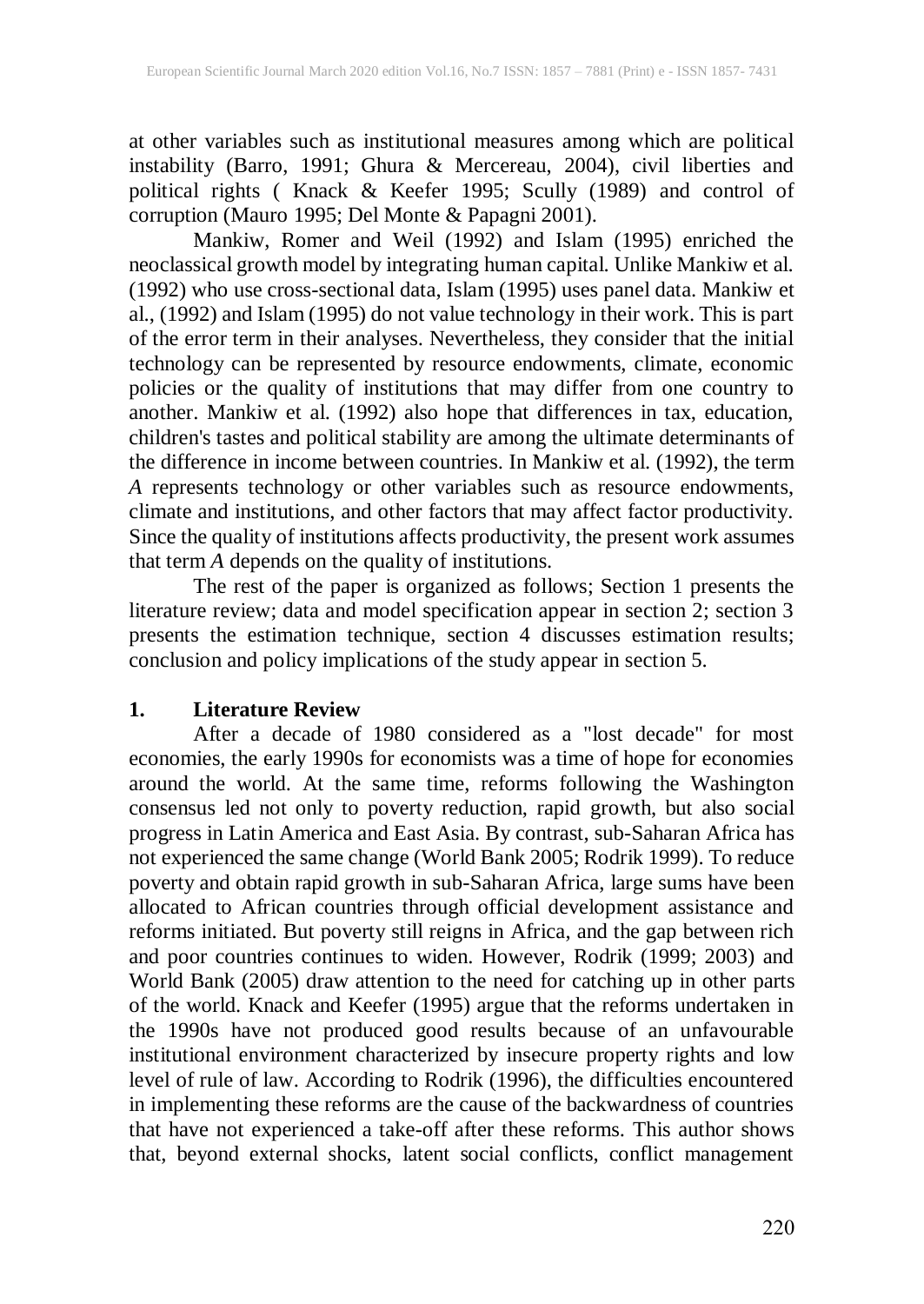institutions are responsible for the failures of the reforms initiated as a result of the Washington Consensus.

In the absence of an appropriate institutional framework where the rule of law prevails, political stability, property rights are well executed, and corruption is under control, infrastructure development projects, public and private investment cannot function well in Third World countries (Easterly, 2001). Although several works (Acemoglu, Johnson & Robinson, 2001; 2002; Rodrik, Subramanian & Trebbi, 2004) have dwelt on the importance of institutions in explaining economic growth, Glaeser, La Porta, Lopez-de-Silanes & Shleifer (2004) criticized its relevance and showed that human capital was the most robust determinant. They latter reviewed the debate on the impact of political institutions on growth on one hand, and the impact of economic growth and human capital accumulation on institutional development on the other hand. For these authors, poor countries will have to put better policies in place and improve their political institutions afterwards.

Fabro and Aixalá (2009) studied the link between economic growth and quality of institutions by applying the generalized system moments method, the double and triple least squares in a sample of 145 countries. They find out that the direct impact of the quality of institutions on the per capita GDP of countries is a function of the level of development of the country concerned. For these authors, this impact is positive but not significant for countries with very low per capita income, and is more positive and significant for middle-income countries than for rich countries.

Dawson (1998) specified his models as a multiple regression model on one hand, and as a panel data model on the other hand. He added institutions to the traditional factors of the neoclassical model. From a sample of 85 countries and from 1975 to 1990, the author finds that the introduction of economic freedom as a factor in the Mankiw et al. (1992) increases  $\mathbb{R}^2$  from 0.29 to 0.47. His results show that economic freedom has a significant and positive impact on economic growth. But, the author finds that civil and political freedoms do not have a significant impact on economic growth.

Kilishi, Mobalaji, Yaru and Yakubu (2013) studied the impact of institutions on the poor economic performance of 36 countries in sub-Saharan Africa over the period 1996 to 2010. The authors use the 6 governance indicators of the World Bank: voice and accountability, political stability, quality of regulation, rule of law and control of corruption and aggregate indicator of the 6 indicators above, and interaction effects between variables representing the quality of institutions and the commercial opening. They specify a Solow model enriched to institutions in the form of a dynamic panel model. The authors find that the coefficients of investment in physical and human capital are positive and significant. The coefficient of the growth rate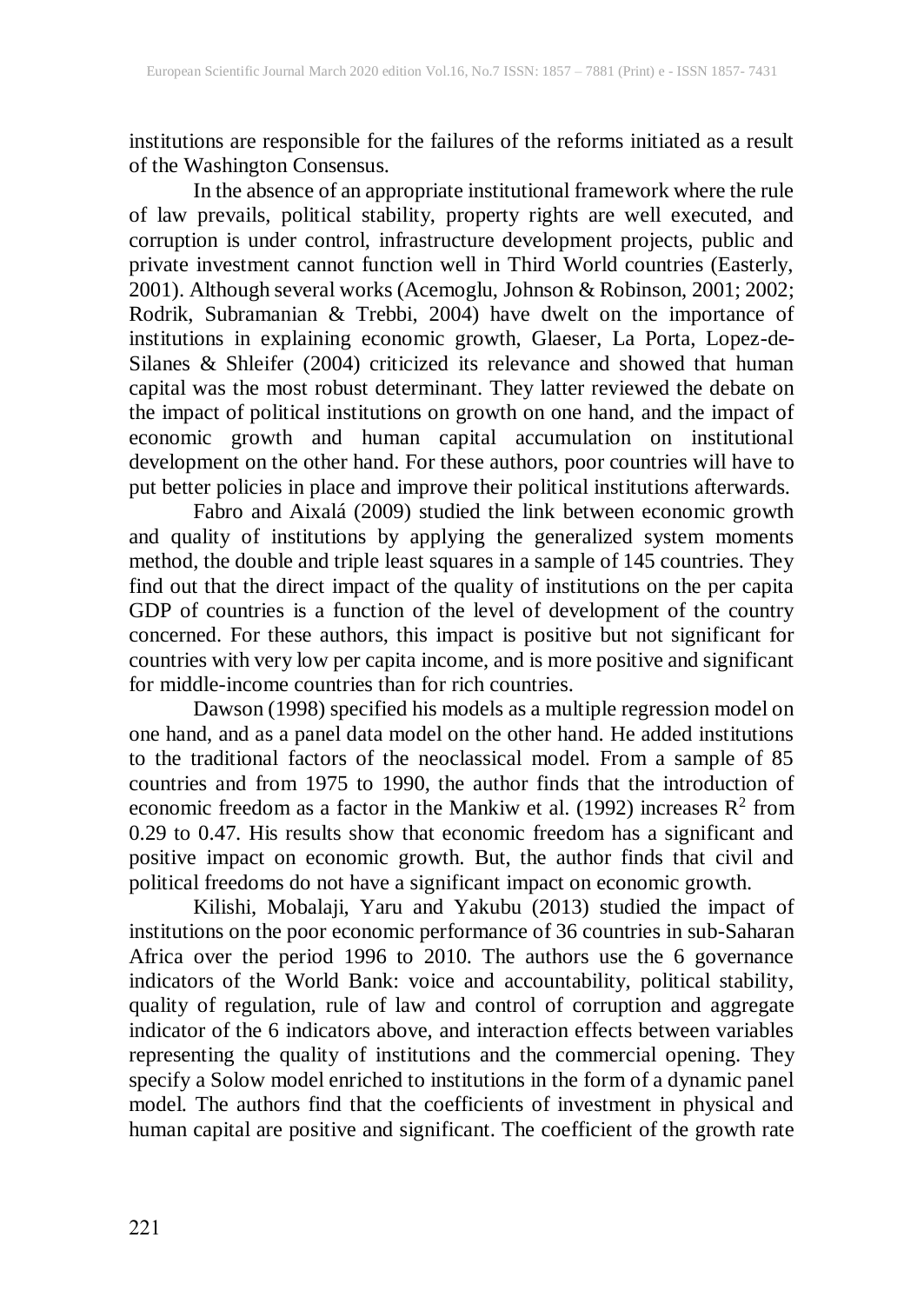of the population is significant and negative. Of the six governance indicators, only the coefficients of regulation quality and the rule of law were significant.

In turn, Avom and Song (2014) examined the effects of institutions and human capital on economic growth in sub-Saharan Africa during the period 2000-2010. The authors use a fixed-effects panel data model in which they adopt Rodrik's (2005) classification approach for economic institutions by distinguishing market-creating institutions, market stabilization institutions, regulators market and market legitimation institutions. Using the variables of Polity IV, Economic Freedom and World Development Indicators, the authors found that market creation, regulatory stabilization and human capital institutions stimulate economic growth for the sample in question. On the other hand, legitimating institutions deteriorate economic growth.

In their works, Abessolo (2004) and Ghura and Mercereau (2004) showed that the poor performances recorded by Chad and the CAR respectively result from a particularly unstable political and social environment. In the same vein, Fondo and Teke (1992) showed that improving governance will lead to stronger economic growth in Cameroon.

## **2. Model specification and data**

The model used in this study is an augmented neoclassical model (Solow, 1956) inspired by the empirical studies of [Mankiw et al., (1992); Dawson (1998); Islam (1995)]. It is a Cobb-Douglas equation with Harrodneutral technical progress and decreasing efficiency. Where *α* and *β* are the elasticities of production in relation to physical and human capital, respectively. *Y* is the level of production, *K* and *H* are the physical and human capital respectively. *L* is labour force and *A* is the level of technology. (1-α-β) is the income elasticity per effective work unit. Assuming that labour force has an exogenous growth rate, *n*, the exogenous technical progress increases at the rate g, in such a way that  $L(t) = L(0)e^{nt}$  and  $A(t) = A(0)e^{gt}$ . Physical and human capital depreciate at the same rate  $\delta$ .  $S^k$  and  $S^h$  are proportions of income invested in physical and human capital respectively. *n* represent active population, *q* institutional quality. The income equation for CEMAC countries is:

countries is:  
\n
$$
\ln y_i(t_2) - \ln y_i(t_1) = (1 - e^{-\lambda \tau}) \frac{\alpha}{1 - \alpha} \ln(S^k)_{it} + (1 - e^{-\lambda \tau}) \frac{\beta}{1 - \alpha} \ln(S^h)_{it} - (1 - e^{-\lambda \tau}) \frac{\alpha}{1 - \alpha} \ln(n_{it} + g + \delta)
$$
\n
$$
-(1 - e^{-\lambda \tau}) \ln y_i(t_1) + (1 - e^{-\lambda \tau}) \ln A(0)_{it} + (1 - e^{-\lambda \tau}) \mu \ln q_{it} + g(t_2 - e^{-\lambda \tau}(t_1)) + \nu_{it}
$$
\n(1)

Equation (1) above can be written as follows: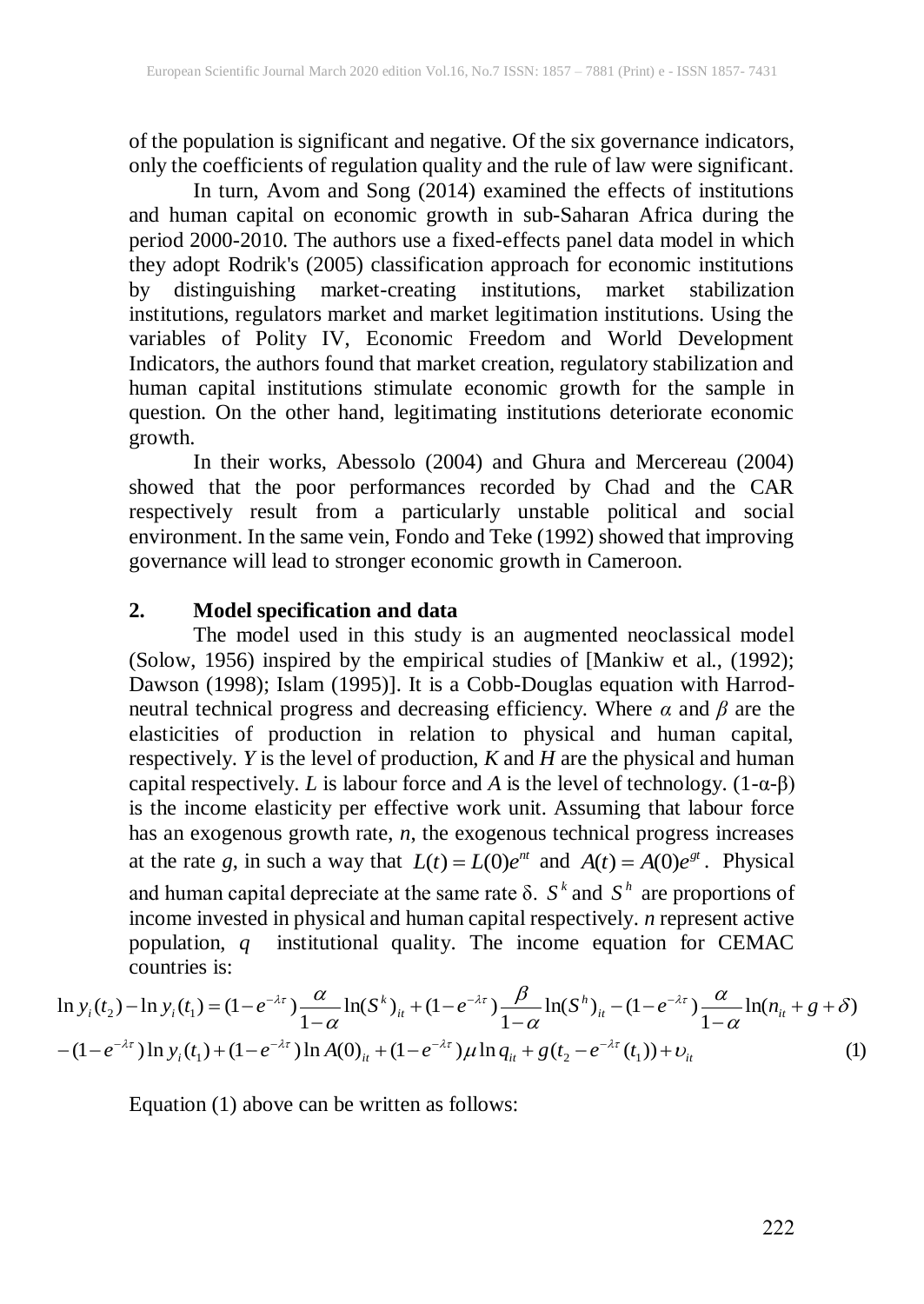$$
y_{it} = \gamma y_{i,t-1} + \sum_{j}^{4} \beta_j x_{it}^{j} + \eta_t + \mu_i + \nu_{it},
$$
\n(2)

where 
$$
y_{it} = \ln y_i(t)
$$
,  $y_{i,t-1} = \ln y_i(t-1)$ ,  $\gamma = e^{-\lambda \tau}$ ,  $\beta_1 = (1 - e^{-\lambda \tau}) \frac{\alpha}{1 - \alpha}$ ,  $\beta_2 = (1 - e^{-\lambda \tau}) \frac{\alpha}{1 - \alpha}$ 

$$
\beta_3 = (1 - e^{-\lambda \tau}) \frac{\beta}{1 - \alpha}, \beta_4 = (1 - e^{-\lambda \tau}) \mu \quad x_{\mu}^1 = \ln(S_{\mu}^k), \quad x_{\mu}^2 = \ln(S_{\mu}^k) \quad x_{\mu}^3 = \ln(n_{\mu} + g + \delta)
$$

$$
x_{it}^4 = \ln(q_{it}) \quad \mu_i = (1 - e^{-\lambda \tau}) \ln A(0) \quad n_{it} = g(t_2 - e^{-\lambda \tau}(t_1))
$$

This study employs panel data analysis because our objective is to estimate long term relationship between institutional quality and economic growth. Moreover, panel data can control country specific effects and also assume different production functions for different countries while cross-section data assume same production function for all countries. For panel data analysis, equation to be estimated can be written in the following form:

$$
y_{i,t} = \gamma y_{i,t-1} + \phi q_{i,t} + \beta X_{it} + \eta_i + \varepsilon_{it}
$$
\n<sup>(3)</sup>

 $y_{i,t}$  is ln of GDP per capita in countries *i* at time *t*,  $y_{i,t-1}$  is lagged variable of GDP per capita. *q* refers to institutional quality that is approximated by control of corruption, rule of law, voice and accountability, quality of regulation, government effectiveness and rule of law. The data used in this study (see table 1 in appendix) are annual data from 1996 to 2014, covering the six countries in the CEMAC zone: Cameroon, Congo, Central African Republic, Gabon, Equatorial Guinea and Chad. The choice of annual data in this work is largely motivated by the independent variable of interest: the quality of institutions whose data comes from the World Bank Governance Institute (2015). Apparently, the average data are better when looking at the long-term link between economic growth and the quality of institutions. Nevertheless, the generalized moment's method produces relatively interesting results for a panel of several countries and few years (Roodman, 2009). Studies of generalized moment's method in system invariably use average data while ensuring that the number of countries is greater than the number of years. In the case of this work, the number  $N = 6$  countries is less than the number of years 19, and the quality of the results could be reduced. It is necessary to carry out an analysis for the case of the countries of the CEMAC zone which are of low institutional quality. The data used in this work are secondary data and comes from two sources namely: World Development Indicators (2015) and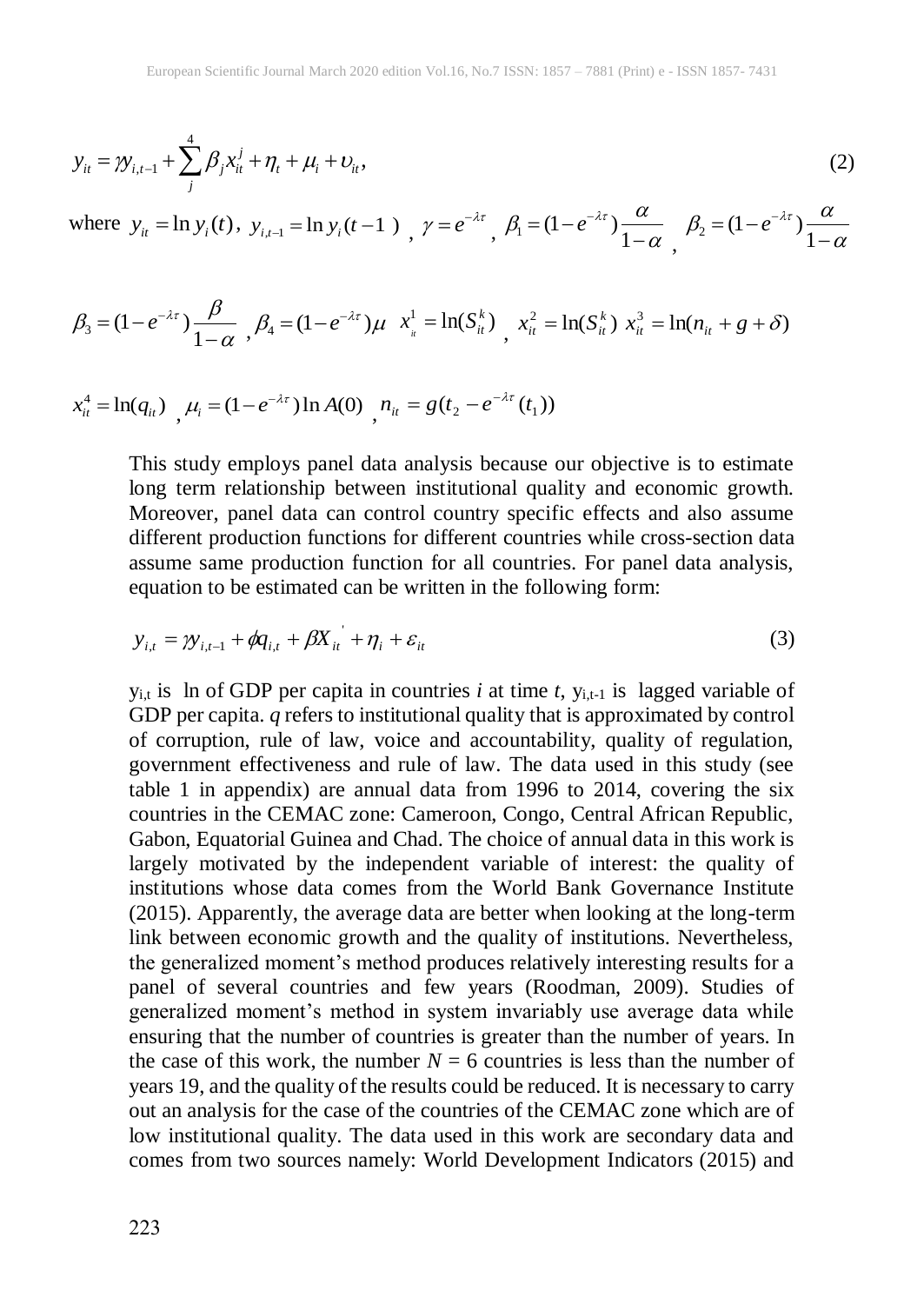World Governance Indicators (2015). Economic growth is measured in terms of GDP per capita.  $X_{it}$  is a vector of control variables; Physical capital is measured by gross fixed capital formation. Human capital is measured by the number of students enrolled in secondary education. The labor force is measured by the rate of growth of the population, *n*. Like Mankiw et al. (1992), we assumed that  $n + g = 0.05$ .

We use World Bank governance indicators. However, since the data were bi-annual from 1996 to 2002, we applied linear interpolation for the years 1997, 1999 and 2001. The worldwide Governance indicators are aggregate indicators of six broad dimensions of governance namely: Voice and Accountability, Political Stability and Absence of violence and Terrorism, Government Effectiveness, Regulatory Quality, Rule of Law and Control of Corruption. The six indicators are based on 30 underlying data sources reporting the perceptions of a large number of survey respondents and expert assessment worldwide.

Voice and Accountability reflects the perception of the extent to which citizens of a given country are able to participate in the selection of their government, as well as freedom of association, freedom of expression and freedom of Press. Political stability and the absence of violence reflect the perception of the likelihood that the current government will be destabilized by unconstitutional or violent means, including terrorism. Government Effectiveness reflects the perception this indicator provides information of the quality of public services, the quality of the public service and its independence from political pressures and the quality of the formulation and the implementation and the credibility of the government's commitment. Regulatory Quality reflects the perception of the ability of the government to provide sound policies and sound regulations that enable and promote private sector development*.* The Rule of Law reflects the perception of the extent to which different agents trust and respect company rules that include the quality of contract enforcement, property rights, the police and courts and the likelihood of crime and violence. The control of corruption reflects the extent to which the public power is exercised for private purposes. It encompasses all forms of corruption, including large and small forms of corruption, as well as the capture of the state by the elite and private interests.

Governance indicators are rated on a scale of -2.5 to 2.5, with -2.5 representing institutions of worse quality and 2.5 better institutions. The indicators have been transformed so that the transformed indicators take values from 1 to 6. The transformed governance indicators are such that low values correspond to poor governance and high values correspond to better governance.  $\eta_i$  is country fixed effects and  $\varepsilon_i$  is the error term. Table 2 below shows descriptive statistics.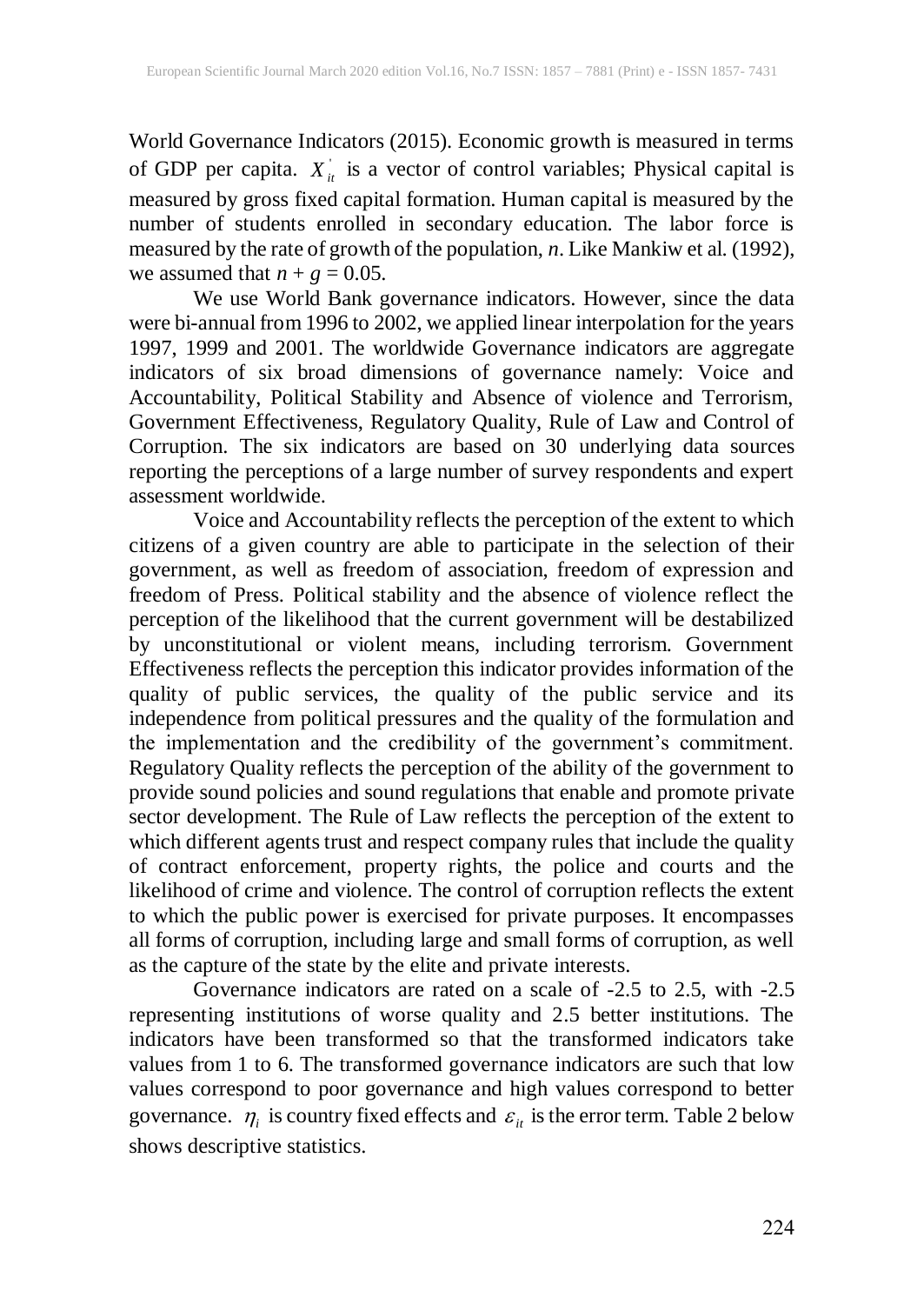| <b>radic 2.</b> Descriptive biatistics |                           |             |                              |                |                |  |  |  |
|----------------------------------------|---------------------------|-------------|------------------------------|----------------|----------------|--|--|--|
|                                        | Number of<br>observations | <b>Mean</b> | <b>Standard</b><br>deviation | <b>Minimum</b> | <b>Maximum</b> |  |  |  |
| variables                              |                           |             |                              |                |                |  |  |  |
| <b>GDP</b> Per Capita                  | 144                       | 3,631,013   | 5,473,581                    | 166,008        | 233,47.66      |  |  |  |
| Gross fixed                            | 54                        | 33, 855. 47 | 36.8161                      | 6.405          | 219.0694       |  |  |  |
| capital formation                      |                           |             |                              |                |                |  |  |  |
| Secondary school                       | 144                       | 28, 595. 13 | 14.296                       | 8.464          | 56, 43073      |  |  |  |
| enrollment rate                        |                           |             |                              |                |                |  |  |  |
| Population                             | 144                       | 2,730,853   | 0.545                        | 1,683          | 3,882,788      |  |  |  |
|                                        |                           |             |                              |                |                |  |  |  |
| Voice and                              | 144                       | 2.33        | 0.36                         | 1.52           | 3.18           |  |  |  |
| Accountability                         |                           |             |                              |                |                |  |  |  |
|                                        |                           |             |                              |                |                |  |  |  |
| Political Stability                    | 144                       | 2.75        | 0.77                         | 0.83           | $\overline{4}$ |  |  |  |
| Quality of                             | 144                       | 2.51        | 0.4                          | 1.78           | 3.64           |  |  |  |
| Regulation                             |                           |             |                              |                |                |  |  |  |
|                                        |                           |             |                              |                |                |  |  |  |
| Gouvernement                           | 144                       | 2.36        | 0.36                         | 1.66           | 3.16           |  |  |  |
| <i>Effectiveness</i>                   |                           |             |                              |                |                |  |  |  |
| Rule of Law                            | 144                       | 2.34        | 0.365                        | 1.66           | 3.34           |  |  |  |
|                                        |                           |             |                              |                |                |  |  |  |
| Control of                             | 144                       | 2.335       | 0.3564                       | 1.52           | 3.18           |  |  |  |
| Corruption                             |                           |             |                              |                |                |  |  |  |

**Table 2:** Descriptive Statistics

Source: WDI (2015), WBGI (2015) and author's calculus

Over the period of the study (1996-2014), the average GDP per capita of the CEMAC zone amounts to US \$ 33, 631,013. The standard deviation of CEMAC's GDP per capita is US \$ 5,473,581. This means that most GDP per capita values differ from the average per capita GDP of US \$ 5,473,581. The lowest GDP per capita of the zone amounts to 166, 008 US dollars while the highest is worth 233, 47.66 US dollars.

At the same time, the lowest indicator of voice and accountability in the area is 2.3. Its standard deviation is 0.36. This means that most of the values of the voice and accountability indicator of the zone differ from the mean of the indicator voice and accountability of 0.36. The lowest level reached by this indicator is 1.52 while its best score is 3.18.

Similarly, the average political stability indicator for the CEMAC zone is 2.75. This shows the unstable nature of the political stability of the CEMAC zone. Its standard deviation is 0.77. This means that most values of the CEMAC indicator of political stability differ from its average of 0.77. Its best score is 4.00 when its worst score is 0.83.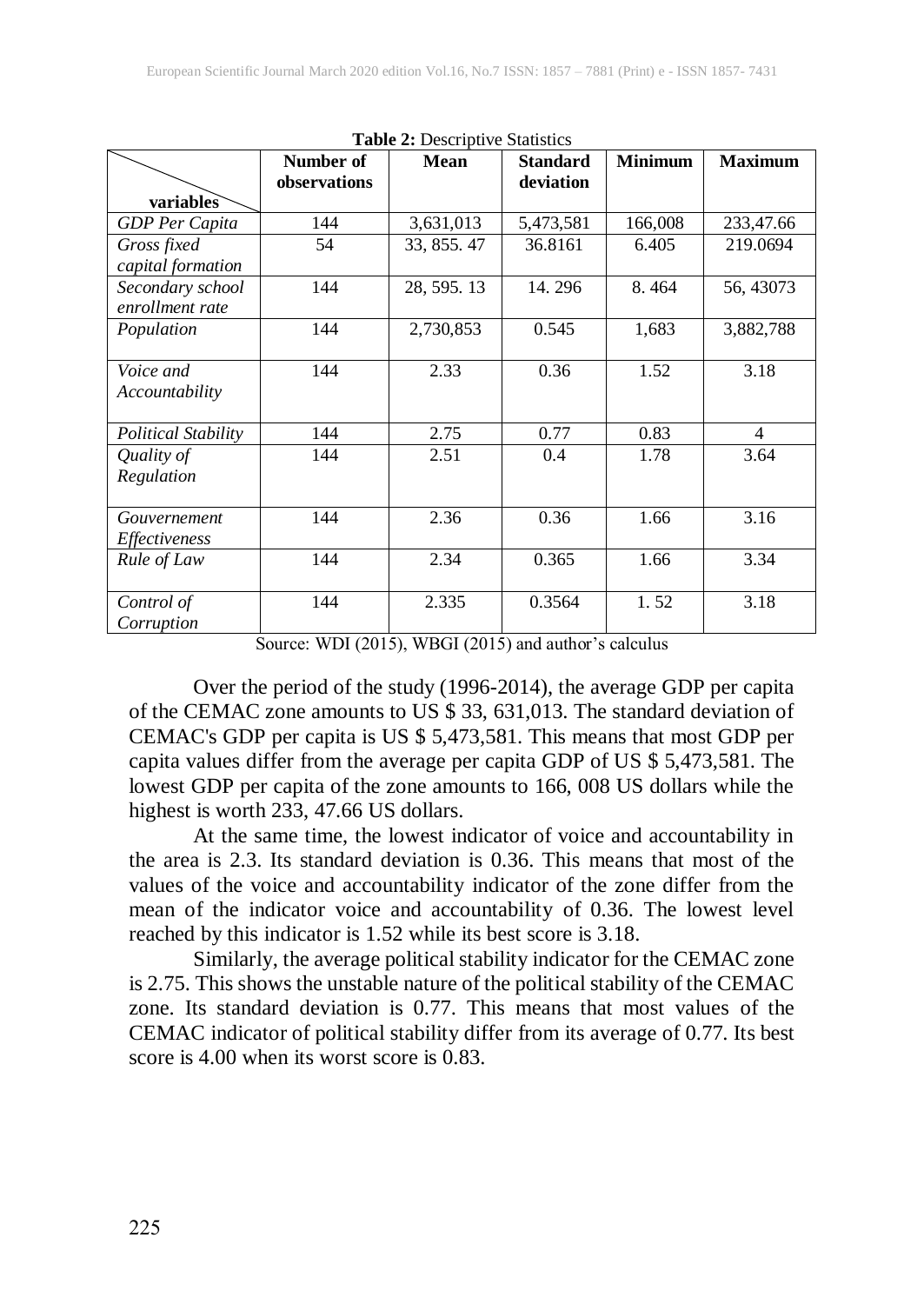Table 3 below presents the correlation matrix whose purpose is to measure the degree of correlation between the coefficients of the variables. It also shows the degree of linear relationship between the variables. This matrix shows the degree of correlation between the independent variables of the model and justifies the empirical relationship between GDP per capita and the independent variables. The diagonal of the correlation matrix shows the degree of association between a variable and itself.

The correlation coefficients 0.62 and 0.25 shows a weak positive correlation between political stability, the rule of law and GDP per capita. Also, the correlation coefficients -0.41, -0.3, -0.05, -0.17 show a weak and negative link between the indicators of voice and accountability, the rule of law, quality of regulation, the government effectiveness, the control of corruption, and the gross domestic product per capita.

|                                                                 | GDP per  | Physical | Human    | Active     | Voice and      | Political Stability and | Gouvernement  | Regulatory | Rule of | Control of |
|-----------------------------------------------------------------|----------|----------|----------|------------|----------------|-------------------------|---------------|------------|---------|------------|
|                                                                 | capita   | capital  | capital  | Population | Accountability | Absence of violence     | Effectiveness | Qualiy     | Law     | Corruption |
|                                                                 |          |          |          |            |                | and Terrorism           |               |            |         |            |
| GDP per capita                                                  |          |          |          |            |                |                         |               |            |         |            |
| Physical capital                                                | 0.14     |          |          |            |                |                         |               |            |         |            |
| Human capital                                                   | 0.273    | 0.020    |          |            |                |                         |               |            |         |            |
| <b>Active Population</b>                                        | 0.066    | 0.48     | $-0.020$ |            |                |                         |               |            |         |            |
| Voice and<br>Accountability                                     | $-0.412$ | $-0.44$  | 0.26     | $-0.44$    |                |                         |               |            |         |            |
| Political Stability and<br>Absence of violence and<br>Terrorism | 0.620    | 0.311    | 0.6223   | 0.44       | 0.05           |                         |               |            |         |            |
| Government<br>Effectiveness                                     | $-0.167$ | $-0.19$  | 0.45     | 0.035      | 0.7            | 0.41                    |               |            |         |            |
| <b>Regulatory Quality</b>                                       | $-0.05$  | $-0.43$  | 0.41     | $-0.04$    | 0.78           | 0.34                    | 0.78          |            |         |            |
| Rule of Law                                                     | 0.24     | $-0.07$  | 0.63     | $-0.2$     | 0.61           | 0.68                    | 0.75          | 0.77       |         |            |
| Control of Corruption                                           | $-0.3$   | $-0.35$  | 0.4      | $-0.17$    | 0.79           | 0.1                     | 0.65          | 0.68       | 0.65    |            |

**Table 3:** Correlation matrix

Source: WDI (2015), WGI (2015) and author's calculus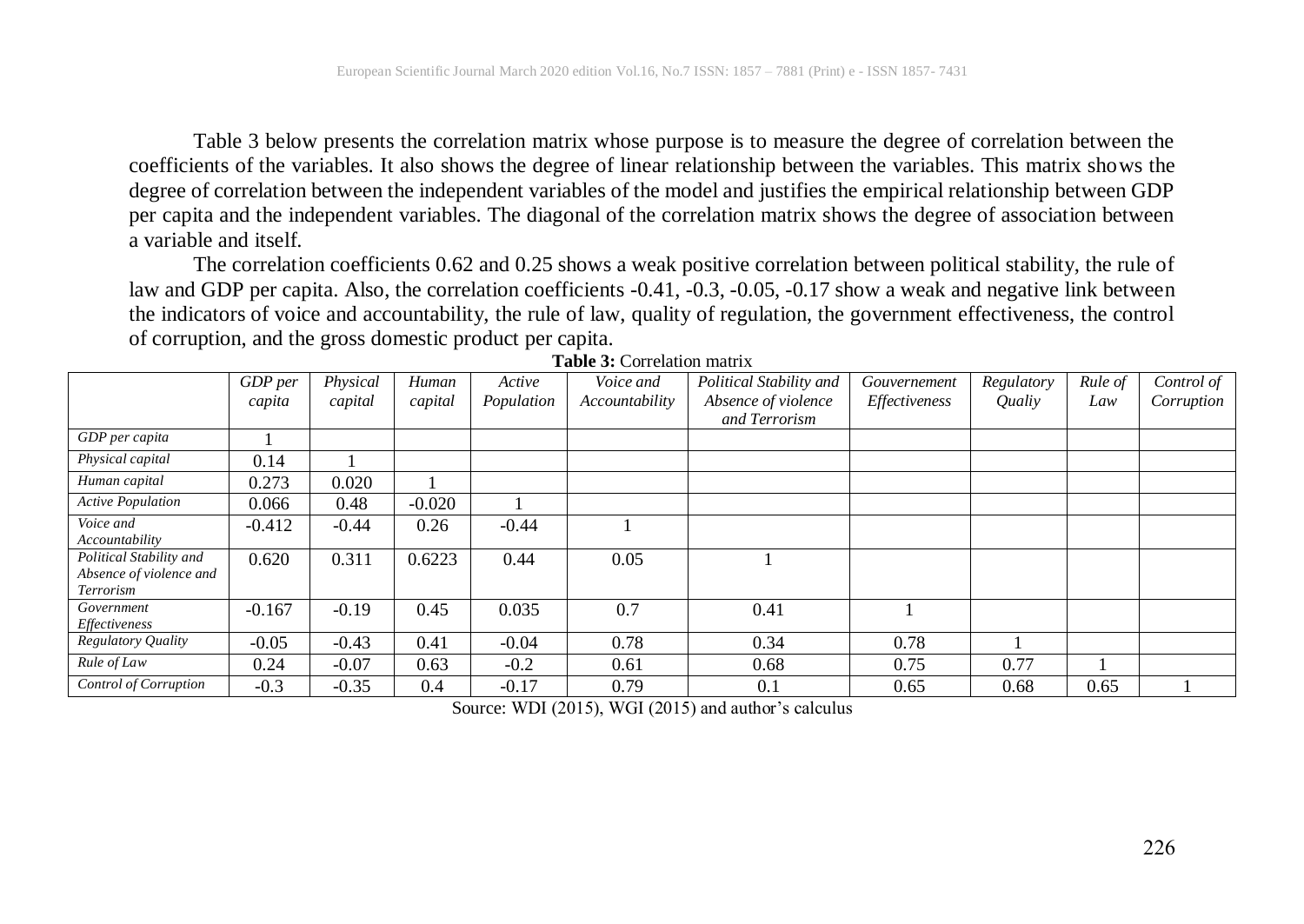## **3. Estimation Technique: The Generalized Method of Moments**

Practically, the estimation of our model poses two main problems: endogeneity of variables and double causality. To correct these problems, we adopt the generalized method of moments with instrumentalization of the variables. Indeed, Arrellano and Bond (1991) and Arrellano and Bover (1995) constructed unbiased estimators, convergent and asymptotically distributed. They show that the problem endogeneity comes either from a strong relationship between the dependent variable and some independent variables; either of a multicollinearity between the explanatory variables. Blundell and Bond (1998) tested this method at using Monte Carlo simulations. These authors find that the estimator of generalized moments in system is more efficient than that in first difference which exploits only the conditions of the moments of the equation in primary difference with delayed variables as instruments in level (Arellano & Bond, 1991). To solve the problem of the nature of instruments, it makes sense to introduce variables that have nothing in common such as institutional or geographic variables (distance) or delay some or all of the explanatory variables and test their validity by a test of Sargan or Hansen (Roodman, 2009).

The estimation of the Augmented Islam model by Generalized Moment Method in first difference and System is presented in table 4 below.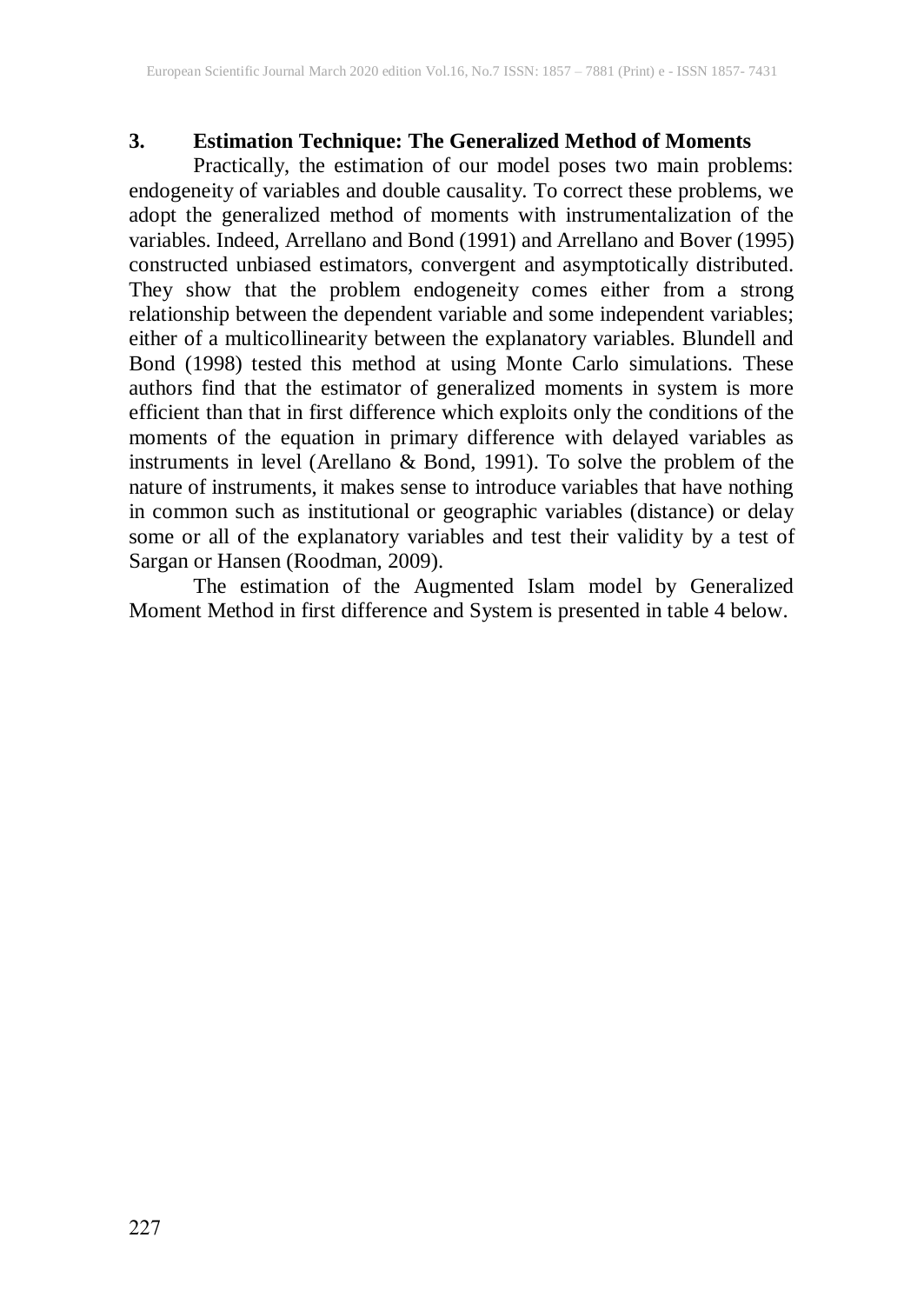|                                 |                  |                   |                    |                     |                    |                   |                                                       |               | $\alpha$ Extribution of the Fragmented Latin model $\sigma_f$ Statist in the difference and $\beta_f$ stem |               |            |              |            |             |
|---------------------------------|------------------|-------------------|--------------------|---------------------|--------------------|-------------------|-------------------------------------------------------|---------------|------------------------------------------------------------------------------------------------------------|---------------|------------|--------------|------------|-------------|
|                                 |                  |                   |                    |                     |                    |                   | Dependent Variable: Gross Domestic Product per capita |               |                                                                                                            |               |            |              |            |             |
|                                 | DIF              | SYS               | DIF                | <b>SYS</b>          | DIF                | SYS               | DIF                                                   | SYS           | DIF                                                                                                        | SYS           | DIF        | <b>SYS</b>   | DIF        | SYS         |
| $GDP$ per capita <sub>t-1</sub> | $-0.13***$       | $-0.04***$        | $-0.193***$        | $-0.077***$         | $-0.203***$        | $-0.051***$       | $-0.170***$                                           | $-0.05**$     | $-0.186***$                                                                                                | $-0.052***$   | $-0.2***$  | $-0.07***$   | $-0.16***$ | $-0.041**$  |
|                                 | (0.0514)         | (0.04)            | (0.04)             | (0.021)             | (0.04)             | (0.200)           | (0.04)                                                | (0.02)        | 0.04                                                                                                       | (0.02)        | (0.041)    | (0.22)       | (0.04)     | (0,021)     |
| Physical Capital                | $-0.246***$      | $-0.02$           | $-0.216***$        | $-0.027$            | $-0.196***$        | $-0.02$           | $-0.224***$                                           | $-0.021$      | $-0.243***$                                                                                                | $-0.02$       | $-0.183**$ | $-0.002$     | $-0.265$   | $-0.041$    |
|                                 | (0.081)          | 0.056             | (0.083)            | (0.053)             | (0.08)             | 0.055             | (0.086)                                               | (0.055)       | 0.088                                                                                                      | (0.057)       | (0.803)    | (0.05)       | (0.09)     | (0.057)     |
| Human Capital                   | 0.031            | 0.056             | 0.078              | 0.045               | 0.031              | 0.084             | 0.04                                                  | 0.065         | 0.0505                                                                                                     | 0.065         | 0.054      | 0.14         | 0,045      | 0.04        |
|                                 | (0.010)          | (0.06)            | (0.108)            | (0.053)             | (0.101)            | (0.056)           | (0.103)                                               | (0.635)       | (0.102)                                                                                                    | (0.057)       | (0.103)    | (0.06)       | (0.10)     | (0.059)     |
| <b>Active Population</b>        | 0.57             | $0.375*$          | 0.764              | $0.344***$          | 0.4                | $0.34***$         | 0.375                                                 | $0.366***$    | 0.580                                                                                                      | $0.366***$    | 0.374      | 0.24         | 0.326      | 0.222       |
|                                 | 0.544            | (0.14)            | (0.58)             | (0.132)             | (0.51)             | 0.132             | (0.538)                                               | (0.134)       | (0.538)                                                                                                    | (0.138)       | (0.533)    | (0.14)       | (0.53)     | (0.14)      |
| Voice and Accountability        | 0.573<br>(0.398) | 0.130<br>(0.18)   |                    |                     |                    |                   |                                                       |               |                                                                                                            |               |            |              |            |             |
| Political Stability             |                  |                   | $0.196*$<br>(0.14) | $0.194***$<br>0.080 |                    |                   |                                                       |               |                                                                                                            |               |            |              |            |             |
| Quality of Regulation           |                  |                   |                    |                     | $-0.522$<br>(0.41) | $-0.072$<br>0.172 |                                                       |               |                                                                                                            |               |            |              |            |             |
| Government Effectiveness        |                  |                   |                    |                     |                    |                   | 0.337                                                 | $-0.127$      |                                                                                                            |               |            |              |            |             |
| Rule of Law                     |                  |                   |                    |                     |                    |                   | (0.34)                                                | (0.172)       | 0.388                                                                                                      | 0.14          |            |              |            |             |
|                                 |                  |                   |                    |                     |                    |                   |                                                       |               | (0.302)                                                                                                    | (0.16)        | $-0.286$   | $-0.25$      |            |             |
| Control of corruption           |                  |                   |                    |                     |                    |                   |                                                       |               |                                                                                                            |               | (0.3)      | (0.20)       |            |             |
| Constant                        |                  | $-0.19$<br>(0.22) |                    | 0.1946<br>0.0802    |                    | $-0.005$          |                                                       | $-0.127$      |                                                                                                            | $-0.145$      |            | 0.142        |            | 0.074       |
| Number of observations          | 72               | 78                | 72                 | 78                  | 72                 | (0.203)<br>78     | 72                                                    | (0.163)<br>78 | 72                                                                                                         | (0.164)<br>78 | 76         | (0.25)<br>78 | 72         | (0.2)<br>78 |
| AR(1)                           |                  |                   |                    |                     |                    |                   |                                                       |               |                                                                                                            |               |            |              |            |             |
| Probability value               | (0.001)          | (0.00)            | (0.001)            | (0.001)             | (0.002)            | (0.001)           | (0.001)                                               | (0.001)       | (0.002)                                                                                                    | (0.01)        | (0.001)    | (0.00)       | (0.00)     | (0.001)     |
| AR(2)                           |                  |                   |                    |                     |                    |                   |                                                       |               |                                                                                                            |               |            |              |            |             |
| Probability value               | (0.143)          | (0.14)            | (0.153)            | (0.145)             | (0.146)            | (0.143)           | (0.163)                                               | (0.145)       | (0.160)                                                                                                    | (0.144)       | (0.176)    | (0.17)       | (0.15)     | (0,142)     |
| Sargan's statistics             | 65.07            | 152.87            | 64.28              | 147.86              | 67.78              | 155.60            | 66.48                                                 | 151.25        | 68.26                                                                                                      | 154.07        | 67.85      | 152.33       | 66.71      | 153.25      |
| Probability of Sargan           | (0.544)          | (0.11)            | (0.572)            | (0.179)             | (0.450)            | (0.088)           | (0.495)                                               | (0.133)       | (0.434)                                                                                                    | (0.102)       | (0.448)    | (0.12)       | (0.49)     | (0.110)     |
| Implicit Alpha                  | 25.56            | 19.96             | 20.41              | 32.7                | 19.83              | 38.06             | 22.04                                                 | 40.66         | 20.87                                                                                                      | 37.41         | 19.96      | 33.63        | 22.82      | 40.66       |
| Convergence speed               | 2.04             | 1.61              | 1.65               | 2.56                | 1.6                | 3                 | 1.77                                                  | 3.2           | 1.68                                                                                                       | 2.95          | 1.61       | 2.66         | 1.83       | 3.2         |

## **Table 4:** Estimation of the Augmented Islam model by GMM in first difference and System

Notes: \*, \*\*, \*\*\* represent significance level at 10%, 5%, and 1% respectively

Numbers in parentheses represent the standard deviations of the estimated coefficients.<br>SYS corresponds to the estimation obtained using System GMM DIF corresponds DIF corresponds to estimation obtained using first difference GMM Source: Author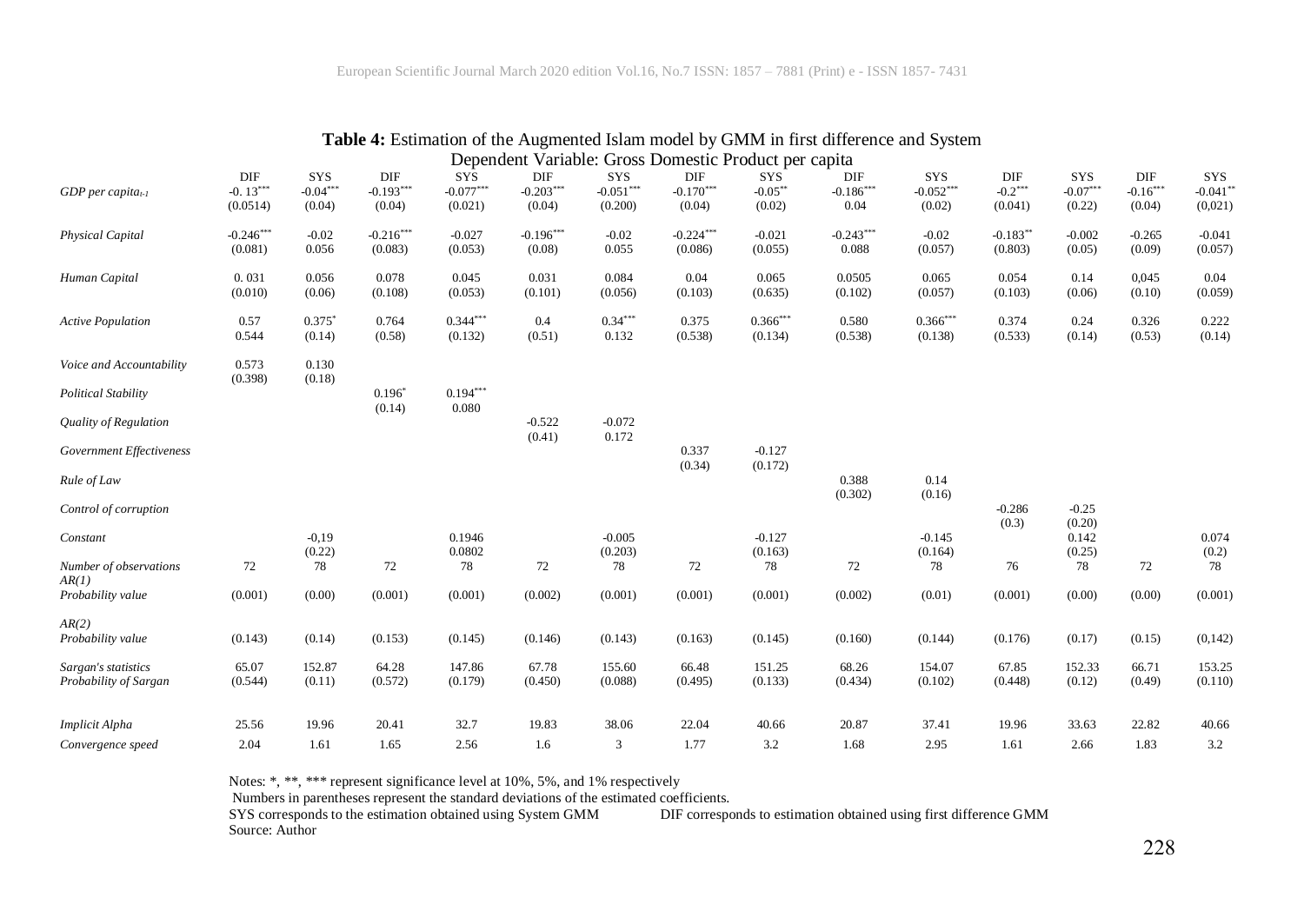## **4. Estimation results**

The estimation results are represented in table 4 above. We first estimate the model using difference GMM. In the case of the voice and accountability model, for example, the coefficient of GDP per capita initially delayed by one year is -0.134 and is significant at 1%. This coefficient is negative and between -0.13 and -0.23 and is significant at 1% for all models. The β-convergence hypothesis is therefore validated for this study period.

The coefficient of physical capital is negative in all models. But, it is significant at 1 % for models with voice and accountability, political stability, efficiency of public authorities, regulatory quality and the rule of law. And this same coefficient is significant at 5 % for the model with the control of the corruption. This result means that physical capital negatively impacts economic growth. This can be justified by the low quantity and quality of physical capital in the CEMAC zone.

The coefficient of human capital is positive, but not significant on all models. Human capital has no effect on economic growth. This result can be justified from the variable chosen to approximate the human capital, namely the secondary school enrolment rate. The choice of this variable is imposed by the readily available database which is that of the World Bank's development indicators. The construction of other proxies of human capital in the CEMAC countries may give different results on the relationship between human capital and economic growth.

Then the population coefficient is positive but not significant in all models. This result means that the population does not impact growth.

Most of the coefficients of the institutional variables are positive, but not significant. The coefficient of political stability is significant at 10 % and is worth 0.196. On the other hand, the coefficients of the models relating to the control of the corruption and the quality of the regulation have negative coefficients. This result shows that political stability is of paramount importance to stimulate economic growth in the CEMAC zone. An improvement in the 1% political stability indicator in this zone will lead to a growth increase of 0.2 % of economic growth of the CEMAC region.

Arellano and Bond's first-order autocorrelation test, AR (1), makes it possible to reject the first-order negative correlation of residues. For its part, the second-order autocorrelation test by Arellano and Bond, AR (2), does not make it possible to reject the hypothesis of the absence of second-order autocorrelation of the residues. Finally, the Sargan test makes it possible to reject the hypothesis of the validity of the lagged variable of GDP per capita as an instrument and validates the specified model.

In order to take into account the potential endogeneity of the GDP per capita and the weakness of the instruments due to the estimation by the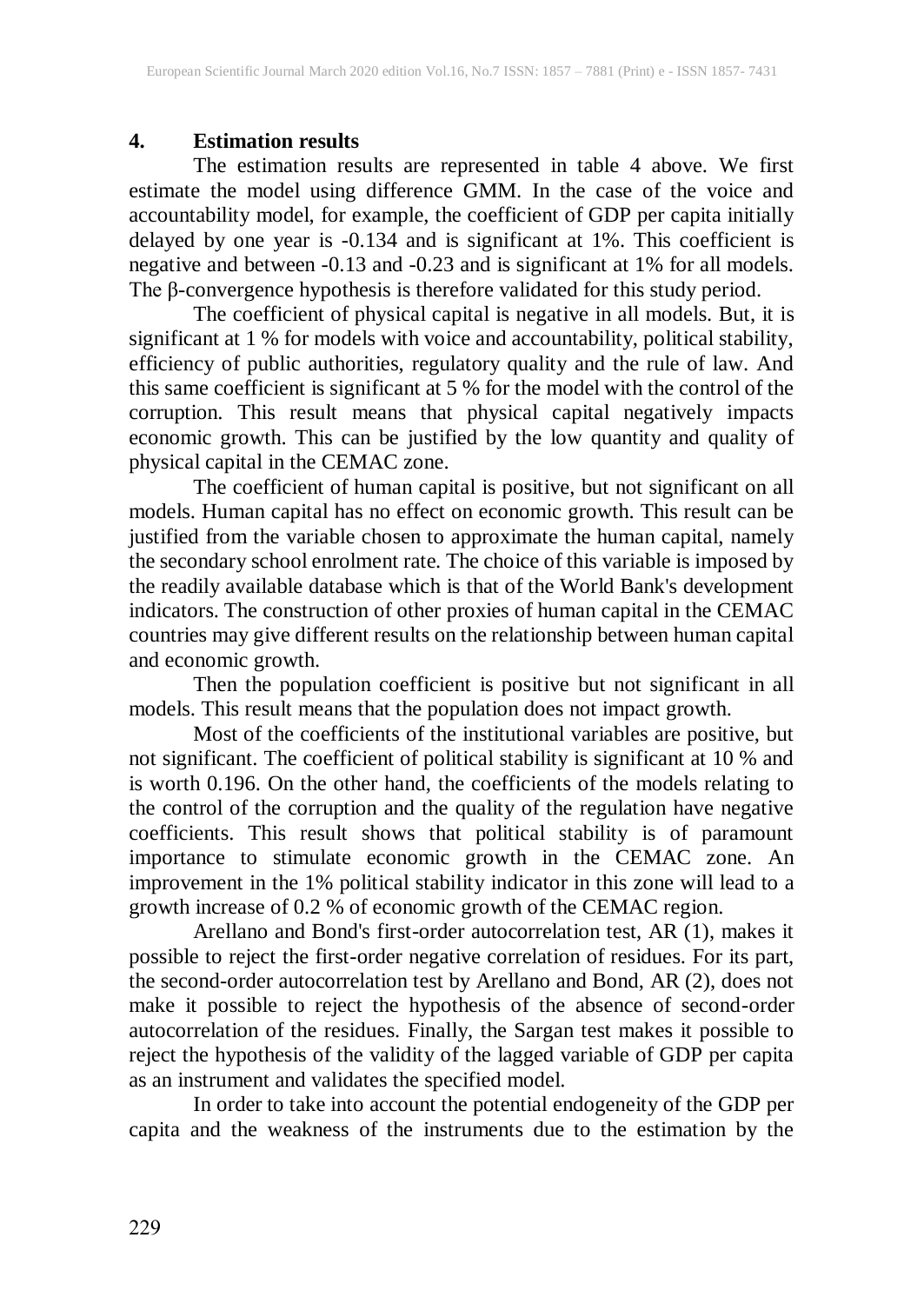generalized method of moment in first difference, we apply the estimator of the generalized moments in system proposed by Blundell and Bond (1998).

The β-convergence hypothesis is validated for the study period for models with political stability, quality of regulation, rule of law and control of corruption. In the following, the coefficient of physical capital is negative and not significant in all models. This result means that physical capital does not impact economic growth. The quality and quantity of physical capital does not seem sufficient to increase private investment and economic growth in the CEMAC countries.

The coefficient of human capital is positive, but not significant on all models. Human capital has no effect on economic growth. This result would come from the variable chosen to approximate the human capital, namely the secondary school enrolment rate. This indicator is increasingly challenged in new work in favour of the number of completed years of study or the quality of education.

The coefficient of population is positive in all models. This is significant at 1 % in models with political stability, government effectiveness, and control of corruption. This coefficient is significant at 10 % in the model with representation and participation. Lastly, it is not significant for the model dealing with the control of corruption.

All the coefficients of the institutional variables are positive except for the quality of regulation and control of corruption. Only political stability's coefficient is significant. It is significant at 1 % and is worth 0.2. The other coefficients of the institutional variables are not significant. This shows that political stability impacts economic growth. Indeed a unit point increase in the indicator of political stability in this zone would increase economic growth by almost 0.2 percentage points.

Arellano and Bond's first-order autocorrelation test, AR (1) makes it possible to reject the first-order negative correlation of residues. The secondorder autocorrelation test by Arellano and Bond, AR (2) does not reject the hypothesis of no second-order autocorrelation of residues. Finally, the Sargan test makes it possible to reject the hypothesis of the validity of the lagged variable of GDP per capita as an instrument and validates the specified model. These results confirm those obtained by Fabro and Aixalá (2009) for whom the coefficient of the aggregate governance indicator is insignificant, but positive for countries with very low income per capita. On the other hand, these results contradict those of Kilishi et al. (2013) in which the coefficients of the quality of regulation and the rule of law are significant and positive.

#### **5. Conclusion and policy implications**

This study investigates the relationship between institutional quality and economic growth using neo-institutional theory and neoclassical theory of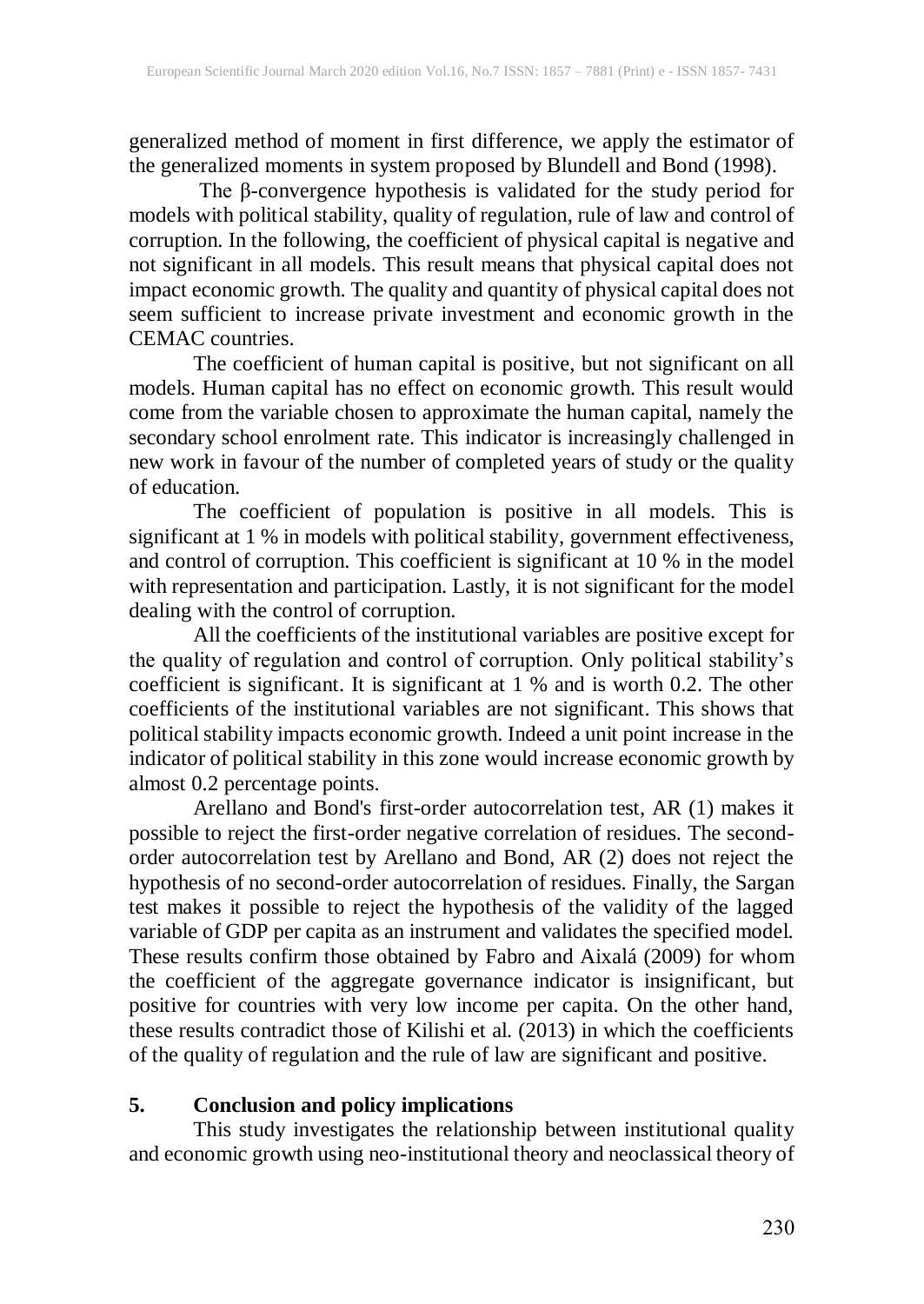growth. Generalized Method of Moment technique is applied on the six countries of CEMAC for the period 1996 to 2014*.* Physical capital and human capital are important factors in understanding the growth of the six CEMAC countries. There is a positive and significant relationship between political stability and economic growth in CEMAC zone. This relationship is more significant with system generalized method of moment estimator than first difference method moment estimator. The likelihood that an incumbent government will be destabilized by unconstitutional or violent means, including terrorism has positively impacted the economic growth of the area. Political instability in CAR and Chad appears to have negatively affected economic growth in this area. But, they were politically unstable because of low economic viability. Also, the mode of elections of members of the executive power, the ability of political parties to win an election or freedom of association, freedom of expression and belief have a positive effect on economic growth. These results also shows that the measures taken by the member countries of the zone to guarantee political stability are beneficial for the economic growth of the CEMAC zone.

#### **References:**

- 1. Abessolo, Y. (2004). Instabilité Politique Et performances Economiques: une évaluation du cas du Tchad. Retrieved from https: //harribey.u-bordeaux4.fr/colloques/abessolo.pdf
- 2. Acemoglu, D., Johnson, S., & Robinson, J. (2001). The Colonial Origin of Comparative Development: An empirical investigation. *American Economic Review*, *91*(5), 1369-1401.
- 3. Aghion, P., & Howitt, P. (1992). A model of growth through creative destruction. *Econometrica, 60*(2), 323-351.
- 4. Alesina, A., Devleeschauwer, A., Easterly, W., Kurlat, S., & Wacziarg, R. (2003). Fractionalization. (NBER Working Paper No. 9411). Cambridge, MA, National Bureau of Economic Research.
- 5. Alesina, A., & Perotti, R. (1996). Income distribution, political instability and investment. *European Economic Review, 40*, 1203- 1228.
- 6. Alesina, A., Ozler, S., Roubini, N., & Swagel, P. (1996). Political instability and economic growth. *Journal of Economic Growth, 1*, 189- 211.
- 7. Arellano, M., & Bond. S. R. (1991). Some Tests of Specification for Panel data: Monte Carlo Evidence and an Application to Employment Equations. *Review of Economics Studies, 58*(2), 277-297.
- 8. Arellano, M., & Bover, O. (1995). Another Look at the Instrumental-Variable Estimation of Error-Components Models. *Journal of Econometrics*, *68*, 29-52.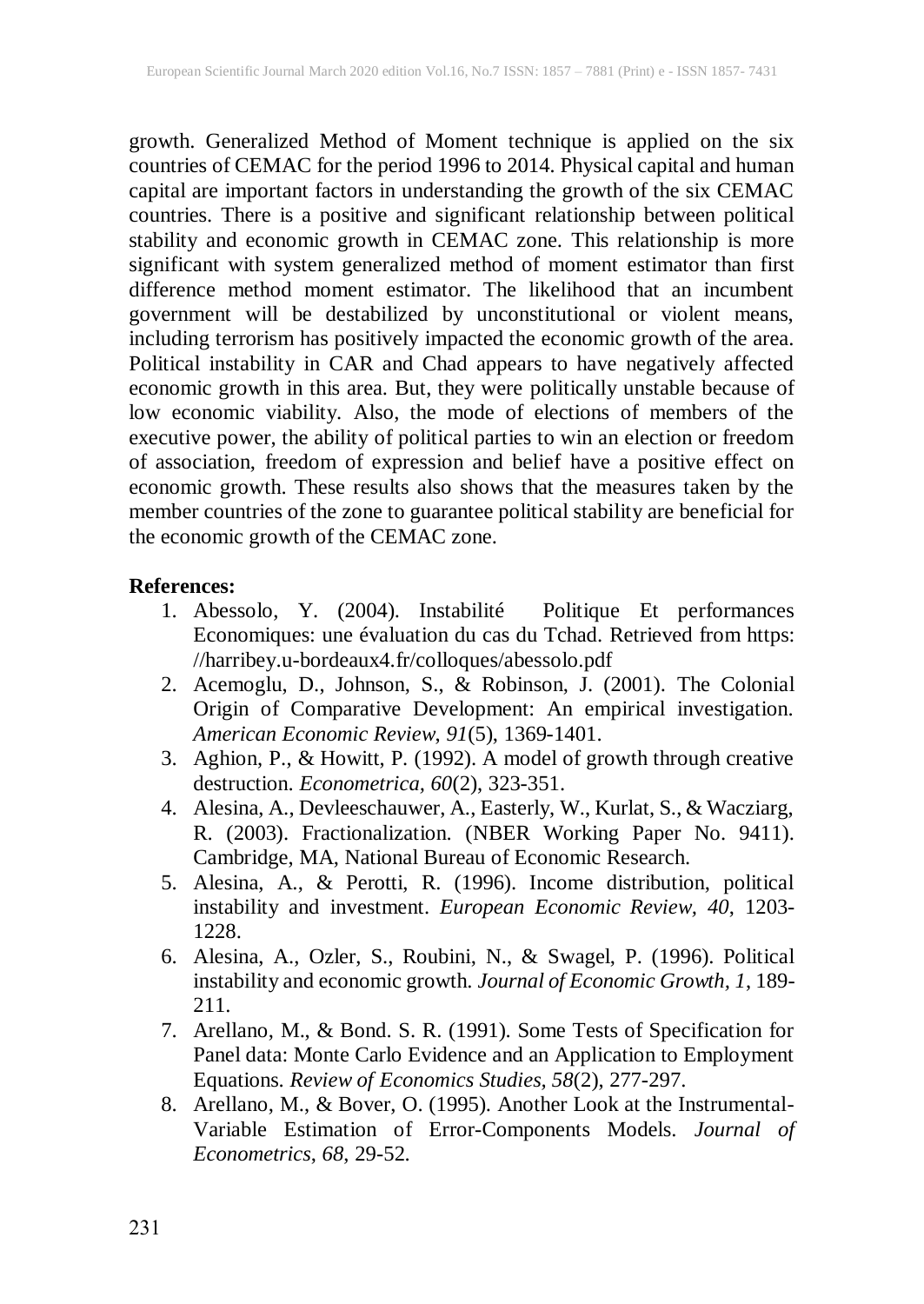- 9. Avom, D., & Song J. S. (2014). Institutions économiques, capital humain et croissance économique en Afrique au Sud du Sahara[.www.ecoasso.org/articles/Song\\_et\\_Avom.pdf](http://www.ecoasso.org/articles/Song_et_Avom.pdf)
- 10. Azam, J-P., Berthelemy, J-C., & Calipel, S. (1996). Risque politique et croissance en Afrique. Revue économique, *47*(3), Développements récents de l'analyse économique: XLIVe congrès annuel de l'Association française de science économique 1995, 819-829.
- 11. Banque Mondiale (2001). *Rapport sur le Développement 2000-2001*, Washington.
- 12. Barro, R. J. (1996). Democracy and Growth. *Journal of Economic Growth, 1*(1), 1–27.
- 13. Barro, R. J. (1991). Economic Growth in a Cross Section of Countries. *The Quarterly Journal of Economics, 106*(2), 407-443.
- 14. Besso, R. C., & Feubi, P. P. E. (2016). Oil price shock and economic growth: Experience of CEMAC countries. [https://mpra.ub.uni](https://mpra.ub.uni-muenchen.de/76034/MPRA%20Paper%20No.%2076034)[muenchen.de/76034/MPRA](https://mpra.ub.uni-muenchen.de/76034/MPRA%20Paper%20No.%2076034) Paper No. 76034
- 15. Blanco, L., & Grier, R. (2009). Long live democracy: The determinants of political instability in Latin America. *The Journal of Development Studies, 45*, 76-95.
- 16. Blundell, R., & Bond, S. (1998). Initial Conditions and Moments Restrictions in Dynamic Panel Data Models. *Journal of Econometrics, 87*, 115-143.
- 17. Campos, N., & Karanasos, M. (2008). Growth, Volatility and Political Instability: Non-linear Time-series Evidence for Argentina, 1896– 2000. *Economics letters, 100*, 135-137.
- 18. Collier, P. (1999). On the Economic Consequences of Civil War. *Oxford Economic Papers, 51*, 163-83.
- 19. Del Monte A., & Papagni, E. (2001). Public Expenditure, Corruption and Economic Growth: the Case of Italy. *European Journal of Political Economy, 17*(1), 1-16.
- 20. Diadié, D., & Lessoua, A. (2013). Natural Resources Exports, Diversification and Economic Growth of CEMAC Countries: On the Impact of Trade with China. *African Development Review, 25*(2), 189– 202.
- 21. Easterly, W. (2001). The Lost [Decades: Explaining Developing](http://www.williameasterly.org/s/lostdecades.pdf) Countries' Stagnation in Spite of Policy Reform [1980-1998.](http://www.williameasterly.org/s/lostdecades.pdf) *Journal of Economic Growth, 6*(2), 135-157.
- 22. Easterly, W., & Levine, R. (1997). Africa's Tragedy: Policies and Ethnic Divisions. *Quarterly Journal of Economics, 112*(4), 1203- 1250.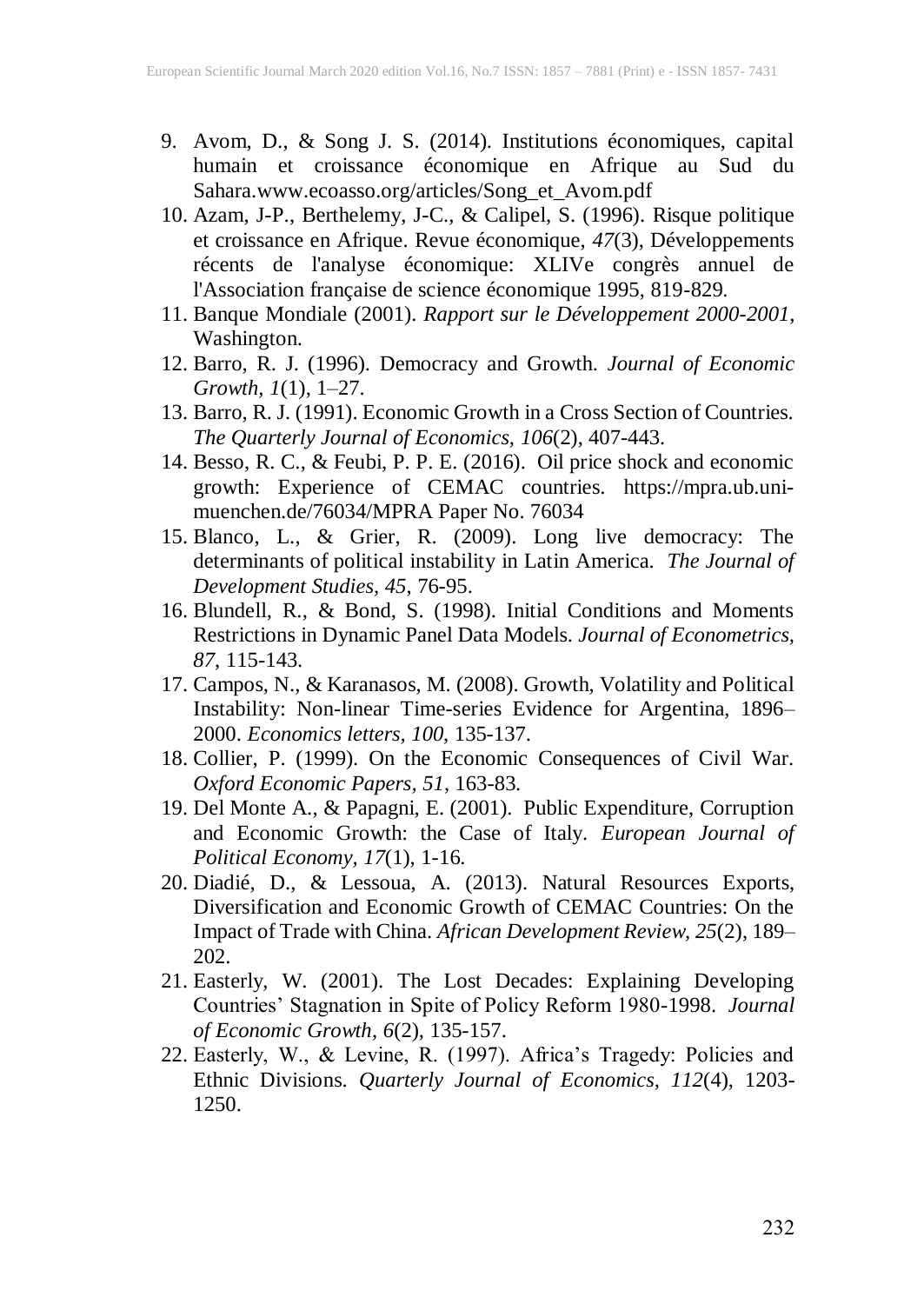- 23. Fabro, G., & Aixalá, J. (2009). Economic Growth and Institutional Quality: Global and Income-Level Analyses. *Journal of Economic Issues, 43*(4), 997-1023.
- 24. Fondo S., F., & Nde T., J. (2012). Governance and Economic Growth in Cameroon. (AERC Research Paper N<sub>O.</sub> 250). Nairobi: African Economic Research Consortium.
- 25. Fosu, A. K. (2001). Political instability and economic growth in developing economies: some specification empirics. *Economic Letters, 70*, 289-294.
- 26. Ghura. D., & Mercereau, B. (2004). Political Instability and Growth: The Central African Republic (IMF Working Paper No. 80). Washington, D.C: International Monetary Fund.
- 27. Glaeser, E.T., La Porta, R., Lopez-de-Silanes, F., & Shleifer, A. (2004). Do Institutions Cause Growth? *Journal of Economic Growth, 9*(3), 271-303.
- 28. Grossman, G., & Helpman, E. (1991). *Innovation and Growth in the Global Economy*. The MIT Press. Cambridge, Massachusetts.
- 29. International Monetary Fund (2003). World Economic Outlook. Institutions and Growth. Washington, D.C.: International Monetary Fund.
- 30. Islam, N. (1995). Growth Empirics: A Panel Data Approach. *The Quarterly Journal of Economics, 110*(4), 1127-1170.
- 31. Javaid, J. N., & Iftikhar, M. N. (2011). What drives the quantity of institutions in the process of growth and development of economy? *World Academy of Science, Engineering and Technology, 39*, 435-437.
- 32. Kamgna, S. Y. (2017). Diversification économique en Afrique centrale<br>: Etats des lieux et enseignements at: : Etats des lieux et enseignements at: <https://www.researchgate.net/publication/23543958>
- 33. Kapuria-Foreman, V. (1995). Population and Growth Causality in Developing Countries. *The Journal of Developing Areas, 29*(4), 531- 540.
- 34. Kilishi, A. A., Mobolaji, H. I., Yaru, M. A., & Yakubu, A. T. (2013). Institutions and Economic Performance in Sub-Saharan Africa: A Dynamic Panel Data Analysis. *[Journal of African](https://econpapers.repec.org/article/afejournl/) Development, 15*(2), 91-120.
- 35. Klomp, J., & De Haan, J., 2009. Political institutions and economic volatility. *European Journal of Political Economy, 25*(3), 311-326.
- 36. Knack, S., & Keefer, P. (1995). Institutions and economic performance: cross-country tests using alternative institutional measures. *Economics and Politics, 7*(3), 207- 227.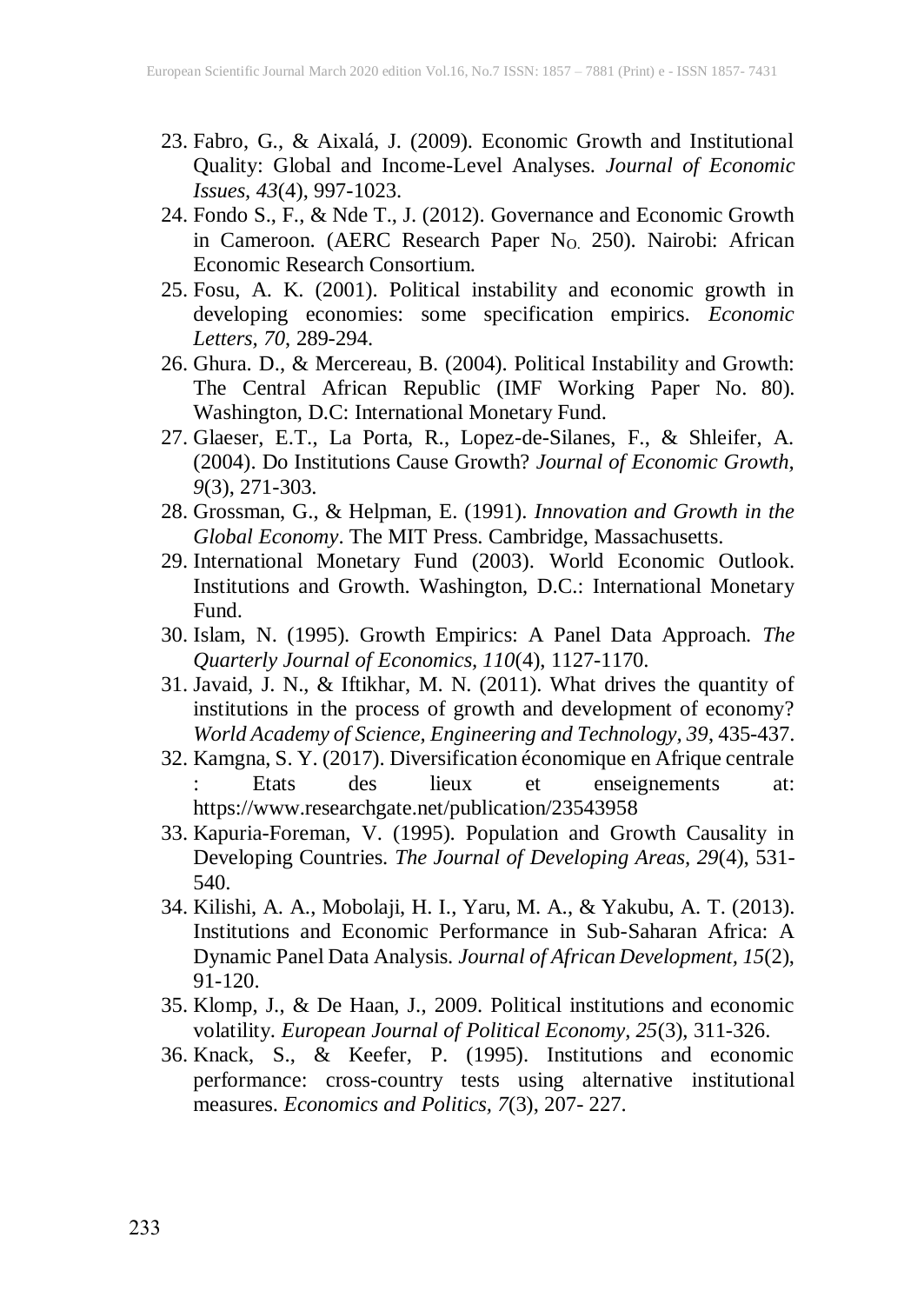- 37. Levine, R., & Renelt, D. (1992). A sensitivity Analysis of Crosscountry Growth Regressions. *American Economic Review, 82*(4), 942- 963.
- 38. Lucas, R. (1988). On the Mechanics of Economic Development. *Journal of Monetary Economics, 22*(1), 3-42.
- 39. Londregan, J., & Poole, K. (1990). Poverty, the coup trap, and the seizure of executive power. *World Politics, 92*, 1-24.
- 40. Mankiw, G., Romer. D., & Weil, D. (1992). A Contribution to the Empirics of Economic Growth. *The Quarterly Journal of Economics, 107*(2), 407-37.
- 41. Mauro P. (1998). Corruption and the composition of government expenditure. *Journal of Public Economics, 69*(2), 263-279.
- 42. Miljkovic, D., & Rimal, A. (2008). The impact of socio-economic factors on political instability: A cross-country analysis. *The Journal of Socio-Economics, 37*, 2454-2463.
- 43. Nasreen, S., Anwar, S., & Waqar, Q. M. (2015). Institutions, investment and economic growth: a cross-country and panel data study. *The Singapore economic review*, *60*(4), 1-19.
- 44. North, D. C. (1990). *Institutions, Institutional Change, and Economic Performance*. New York: Cambridge University Press.
- 45. North, D. C., & Weingast, B. R. (1989). Constitutions and Commitment: The Evolution of Institutions Governing Public Choice in Seventeenth-Century England. *The Journal of Economic History, 49*(4), 803-832.
- 46. Radu, M. (2015). Political stability a condition for sustainable growth in Romania? *Procedia Economics and Finance, 30*, 751 – 757.
- 47. Rebelo, S. (1991). Long-run policy analysis and long-run growth. *Journal of Political Economy, 99*(3), 500-521.
- 48. Rodriguez, F., & Rodrik, D. (2000). Trade policy and economic growth: A skeptics Guide to the Cross-National Evidence. NBER Macroeconomics Annual, 15, 261-325.
- 49. Rodrik, D., Subramanian, A., & Trebbi, F. (2004). Institutions Rule: The Primacy of Institutions Over Geography and Integration in Economic Development. *Journal of Economic Growth, 9*(2), 131-169.
- 50. Rodrik, D. (1999). Where did all the growth go? External shocks, Social conflicts, and growth collapses. *Journal of Economic Growth, 4*(4), 358-412.
- 51. Romer, P. M. (1990). Capital, labor and productivity, *Brookings Papers On Microeconomics*, 337-367.
- 52. Romer. P. M. (1986). Increasing Returns and Long-Run Growth. *The Journal of Political Economy, 94*(5), 1002-1037.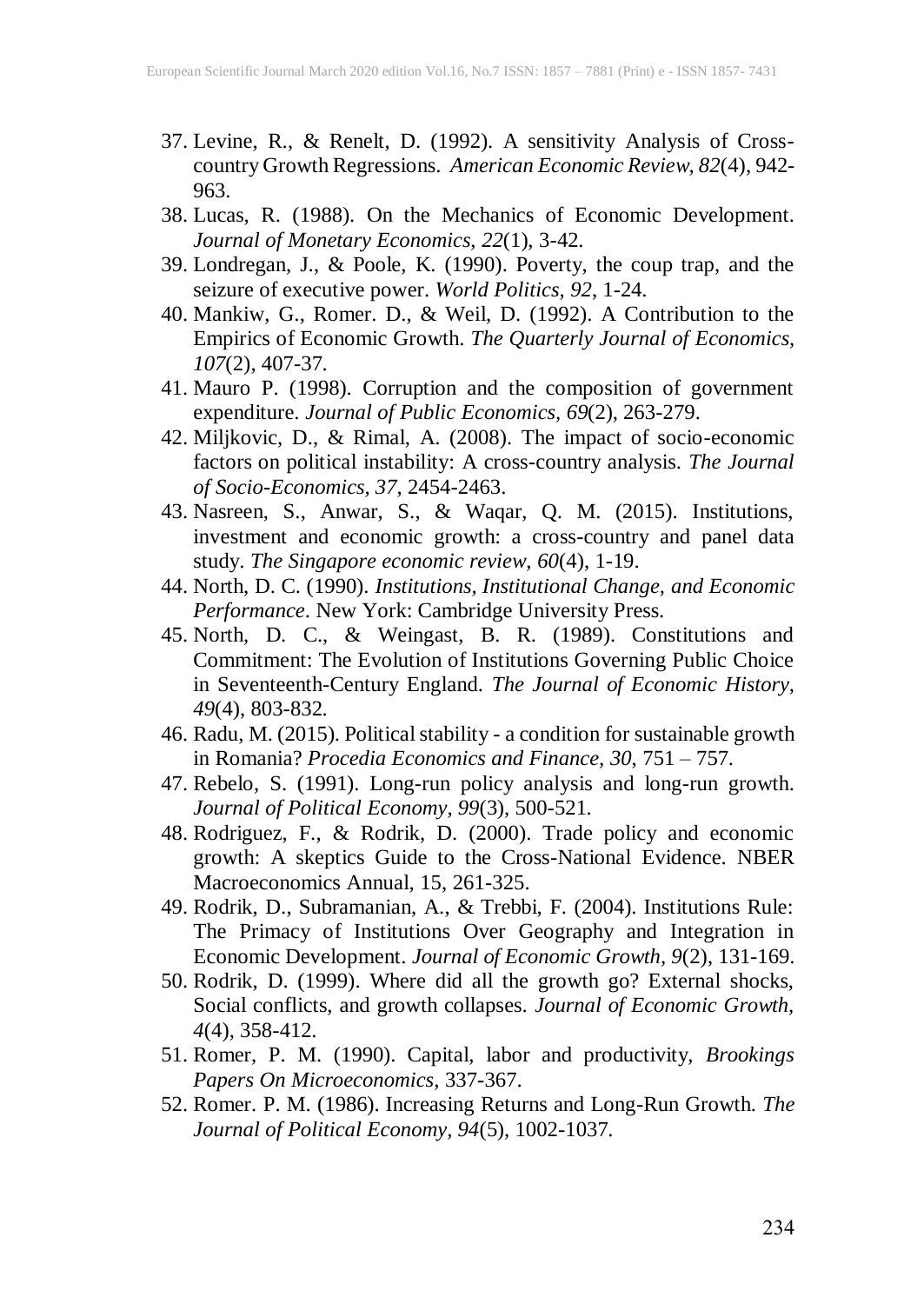- 53. Scully, G.W. (1989). The size of the state, economic growth and the efficient utilization of national resources. *Public Choice, 63*(2), 149- 164.
- 54. Siermann, C, L, J. (1998). Politics, institutions and economic performance of nations. Books, Edward Elgar Publishing, number 1281.
- 55. Solow, R. M. (1957). Technical Change and the Aggregate Production function. *The Review of Economics and Statistics, 39*(3), 312-320.
- 56. World Bank (2015). World Bank Development Indicators. (Washington D.C.).
- 57. World Bank (2005). Economic growth in the 1990s: Learning from a decade of reform. Washington, DC 20433: The World Bank.
- 58. Worldwide Governance Indicators (2015). httpp://www.worldbank.org/governance/wgi.
- 59. Yildirim. A., & Gokalp. M. (2016). Institutions and Economic Performance: A review on the Developing Countries. *Procedia Economics and Finance, 38*, 347-359.
- 60. Younis, M., Xiao Lin., L., Sharahili, Y., & Selvarathinam, S. (2008). Political Stability and Economic Growth in Asia. *American Journal of Applied Sciences, 5*(3), 203-208.

#### **Appendix**

| Variables               | Definition                                                        | <b>Sources</b> |
|-------------------------|-------------------------------------------------------------------|----------------|
| GDP per capita          | The actual GDP per capita in US dollars obtained by               | WDI (2015)     |
|                         | deflating the nominal GDP for all countries.                      |                |
| Active population       | Population ages 15-64, total                                      | WDI (2015)     |
| Physical capital        | Gross capital formation (constant 2010 US\$)                      | WDI (2015)     |
| Human Capital           | School enrolment, secondary (% gross). This is the ratio of       | WDI (2015)     |
|                         | the total enrolment, regardless of age, and the population of     |                |
|                         | the age group that officially corresponds to the level of         |                |
|                         | secondary education.                                              |                |
| Voice<br>and            | It reflects the perception of the extent to which citizens of a   | WGI (2015)     |
| Accountability          | given country are able to participate in the selection of their   |                |
|                         | government, as well as freedom of association, freedom of         |                |
|                         | expression and freedom of Press.                                  |                |
| Political Stability and | It is the perception of the likelihood that the current           | WGI (2015)     |
| Absence of violence     | government will be destabilized by unconstitutional or violent    |                |
| and Terrorism           | means, including terrorism.                                       |                |
| Government              | It reflects the perception this indicator provides information of | WGI (2015)     |
| Effectiveness           | the quality of public services, the quality of the public service |                |
|                         | and its independence from political pressures and the quality     |                |
|                         | of the formulation and the implementation and the credibility     |                |
|                         | of the government's commitment.                                   |                |

**Table 1:** Description of variables and data sources